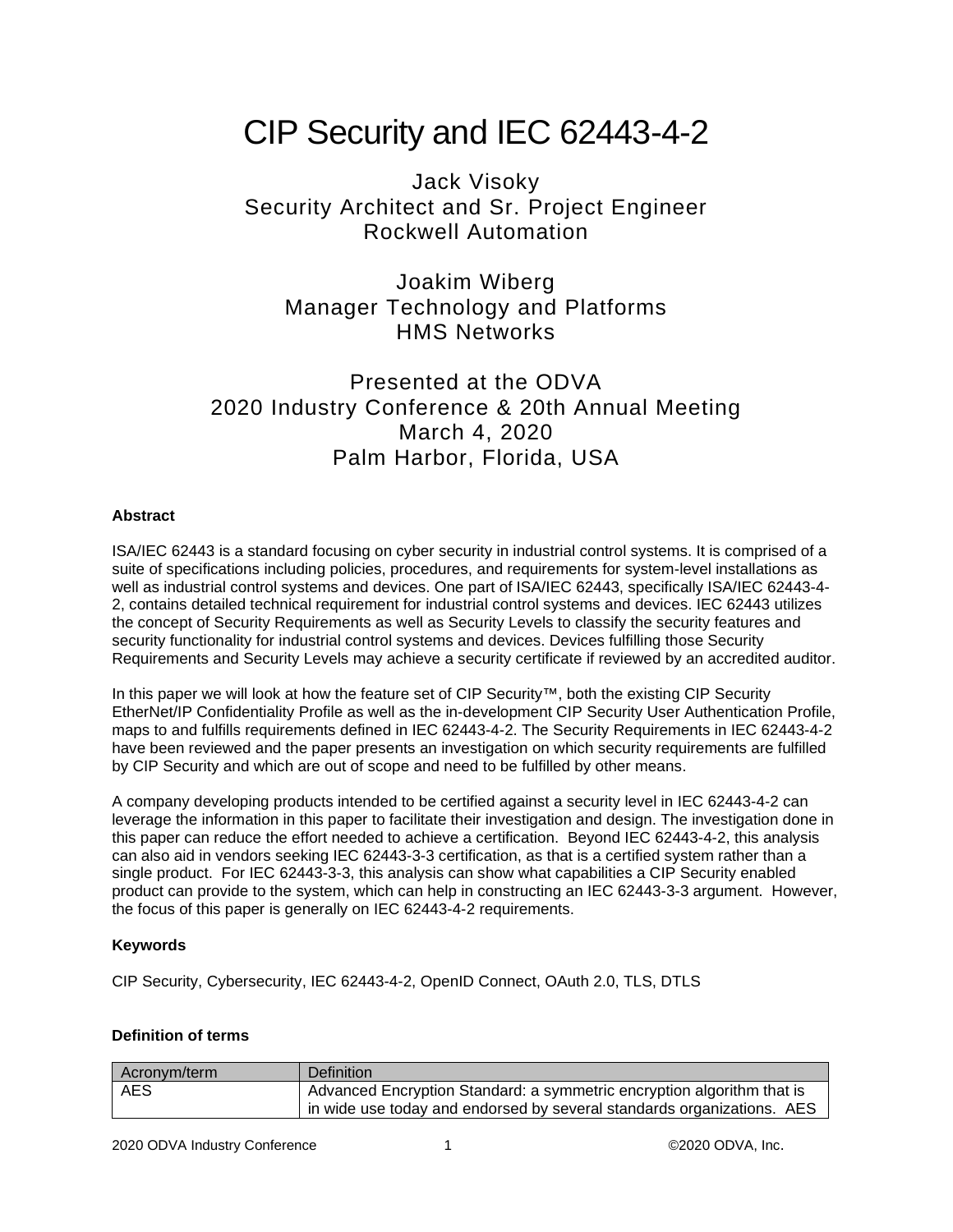|                       | is a block cipher, and as such there are several modes of performing AES,     |
|-----------------------|-------------------------------------------------------------------------------|
|                       | which allow for various trade-offs.                                           |
| Certificate           | Also known as a "Digital Certificate", this is a piece of data signed by a    |
|                       | Certificate Authority that is associated with a public/private keypair. The   |
|                       | certificate can be used to prove the identity of a given party and is often   |
|                       | used for authentication within a secure connection, such as a TLS             |
|                       | session. See also: TLS                                                        |
| <b>Cipher Suite</b>   | A collection of algorithms for protection of data communication. Cipher       |
|                       | suites for TLS and DTLS specify the endpoint authentication mechanism,        |
|                       | key agreement mechanism, and subsequent data encryption and data              |
|                       | authentication mechanisms. See also: TLS, DTLS                                |
| <b>DTLS</b>           | Datagram Transport Layer Security: a version of TLS that does not rely on     |
|                       | guaranteed message delivery. This protocol is very similar to TLS with a      |
|                       | few exceptions to allow for out of order transmission and non-reliable        |
|                       | packet delivery (such as a sliding window of acceptable sequence counts       |
|                       | on packets). See also: TLS                                                    |
| ECC                   | Elliptic Curve Cryptography: an asymmetric cryptography algorithm that        |
|                       | relies on the hardness of the Discrete Logarithm Problem. ECC is in wide      |
|                       | use today for both digital signatures and key agreement.                      |
| <b>EST</b>            | Enrollment over Secure Transport: A protocol that allows an entity to         |
|                       | request a certificate securely over HTTPS                                     |
| <b>IANA</b>           | Internet Assigned Number Authority: an international organization that is     |
|                       | responsible for assigning various numbers to items related to Internet        |
|                       | standardization, including things like RFC number, port number                |
|                       | assignments, and others. See also, RFC.                                       |
| <b>ICMP</b>           | A supporting protocol in the Internet protocol suite used for error handling, |
|                       | diagnostic and control.                                                       |
| <b>IEC</b>            | International Electrotechnical Commission: a standards organization that      |
|                       | publishes standards related to electronic technology.                         |
| IEC 62443             | Standard published by the IEC focusing on cybersecurity within industrial     |
|                       | automation systems. This standard has several parts and covers a wide         |
|                       | variety of material, including product functional requirements, processes,    |
|                       | systems, etc.                                                                 |
| <b>IETF</b>           | Internet Engineering Task Force: the most widely recognized, participated     |
|                       | in, and used Internet standards body which develops open standards            |
|                       | through open processes.                                                       |
| <b>JWT</b>            | JSON Web Token: Standard used to create access tokens representing            |
|                       | claims. Examples of claims including information on how a user is logged      |
|                       | in or when the user information was updated, although claims are very         |
|                       | general and can communicate a wide variety of information. The JWT is         |
|                       | digitally signed using public/private keypairs.                               |
| OAuth 2.0             | An open standard commonly used on the Internet to provide access              |
|                       | delegation and authorization. OAuth 2.0 include three elements: a client,     |
|                       | an authorization server, and a resource server. Access tokens are granted     |
|                       | to the clients by the authorization server that uses the access token to      |
|                       | access protected services hosted by the resource server. Using this           |
|                       | method, the resource owner (server) authorize third parties (the client) to   |
|                       | access services without sharing credentials.                                  |
| <b>OpenID Connect</b> | An identification layer used on top of OAuth 2.0 in order to create           |
|                       | interoperability between systems. OpenID Connect contains information         |
|                       | about the end user within a JWT, which verifies the user's identity and       |
|                       | basic profile information. See also: JWT                                      |
| <b>PKI</b>            | Public Key Infrastructure: is a set of roles, policies, and procedures        |
|                       | needed to create, manage, distribute, use, store, and revoke digital          |
|                       | certificates and manage public-key encryption.                                |
|                       |                                                                               |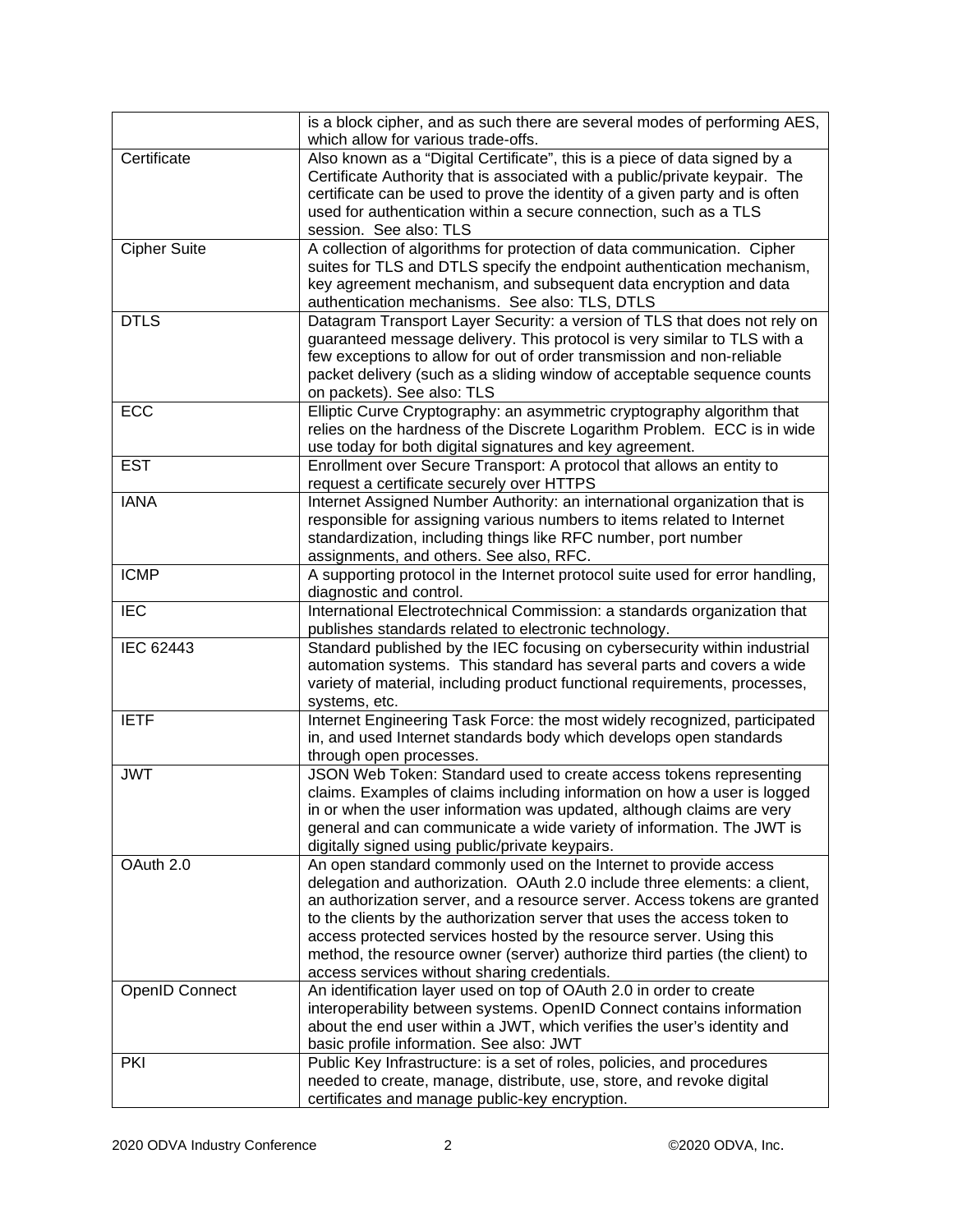|                    | In cryptography, a PKI is an arrangement that binds public keys with<br>respective user identities by means of a certificate authority. |
|--------------------|-----------------------------------------------------------------------------------------------------------------------------------------|
|                    |                                                                                                                                         |
| <b>RFC</b>         | Request For Comment: the de-facto Internet standards documents                                                                          |
|                    | produced and managed by the IETF. Not all of these documents serve as                                                                   |
|                    | normative standards, but many of the technologies that define how the                                                                   |
|                    | Internet works are specified through IETF RFCs. See also: IETF.                                                                         |
| <b>RSA</b>         | Rivest Shamir and Adleman: an asymmetric cryptosystem that relies on                                                                    |
|                    | the hardness of the factoring large numbers problem for its cryptographic                                                               |
|                    | properties. This cryptosystem is in wide use today and can be used for                                                                  |
|                    | digital signatures, encryption/decryption, and key agreement.                                                                           |
| <b>SHA</b>         | Secure Hash Algorithm: a family of cryptographic hash functions that are                                                                |
|                    | widely used and endorsed by the US National Institute of Standards and                                                                  |
|                    | Technology (NIST). Although use of the SHA-1 version of the SHA family                                                                  |
|                    | has been deprecated due to insecurity, the SHA-2 family and SHA-3                                                                       |
|                    | family are still widely considered to be robust and secure cryptographic                                                                |
|                    | hash algorithms.                                                                                                                        |
| <b>TCP</b>         | Transmission Control Protocol: Provides connection management and                                                                       |
|                    | guaranteed end to end delivery of data between two network devices.                                                                     |
| <b>TLS</b>         | Transport Layer Security: the most ubiquitous secure communications                                                                     |
|                    | protocol in use today. This protocol is defined by the IETF in a series of                                                              |
|                    | RFCs. Although TLS 1.2 is the most widely used, TLS 1.3 has recently                                                                    |
|                    | been published and is beginning to gain traction and adoption. See also:                                                                |
|                    | IETF, RFC.                                                                                                                              |
| <b>UDP</b>         | User Datagram Protocol: Connectionless data transmission protocol.                                                                      |
|                    | DTLS uses UDP services.                                                                                                                 |
| Vendor Certificate | A certificate issued to a device by the device vendor. Within CIP Security,                                                             |
|                    | this certificate serves as the default certificate that can be used to                                                                  |
|                    | bootstrap a secure connection for the purpose of provisioning the device                                                                |
|                    | with CIP Security configuration which includes either a new certificate or a                                                            |
|                    | Pre-Shared Key.                                                                                                                         |
|                    | エンレイン オート・アンセンション スイエンス<br>$\mathbf{A}$                                                                                                 |

Table 1 Definitions of Terms and Acronyms

# **Introduction**

IEC 62443 is an international standard around the security of industrial control systems. Over the last several years this standard has grown in prominence to become a highly recognized, ascendant standard for industrial control system security. The standard itself contains several parts, with part 4-2 focused specifically on the security requirements an individual product must satisfy in order to be certified. CIP Security is the ODVA standard for securing CIP and EtherNet/IP, with reliance on widespread and robust technologies such as TLS, DTLS, OpenID Connect, and OAuth 2.0. This paper analyses CIP Security and the IEC 62443 requirements to determine which requirements are satisfied, either partially or fully by CIP Security.

It is important to keep in mind that certification of a product to IEC 624434-2 is an intensive process that requires formal threat modeling and analysis of the product. Given this, it is not possible to make claims that CIP Security will satisfy IEC 62443 requirements in all possible cases and all possible implementations. This paper is intended to be a guide for those seeking IEC 62443-4-2 certification and leveraging CIP Security for meeting some of the requirements. Necessarily, some assumptions must be made for the analysis done in this paper, and those assumptions do not necessarily apply in all scenarios.

For the purpose of this paper, the product under consideration is assumed to be a simple device with one physical Ethernet port. That port allows for EtherNet/IP and CIP communications (other communication protocols are not considered). CIP Security has been implemented, which includes the EtherNet/IP Confidentiality Profile and the User Authentication Profile. Note that at the time this paper is published,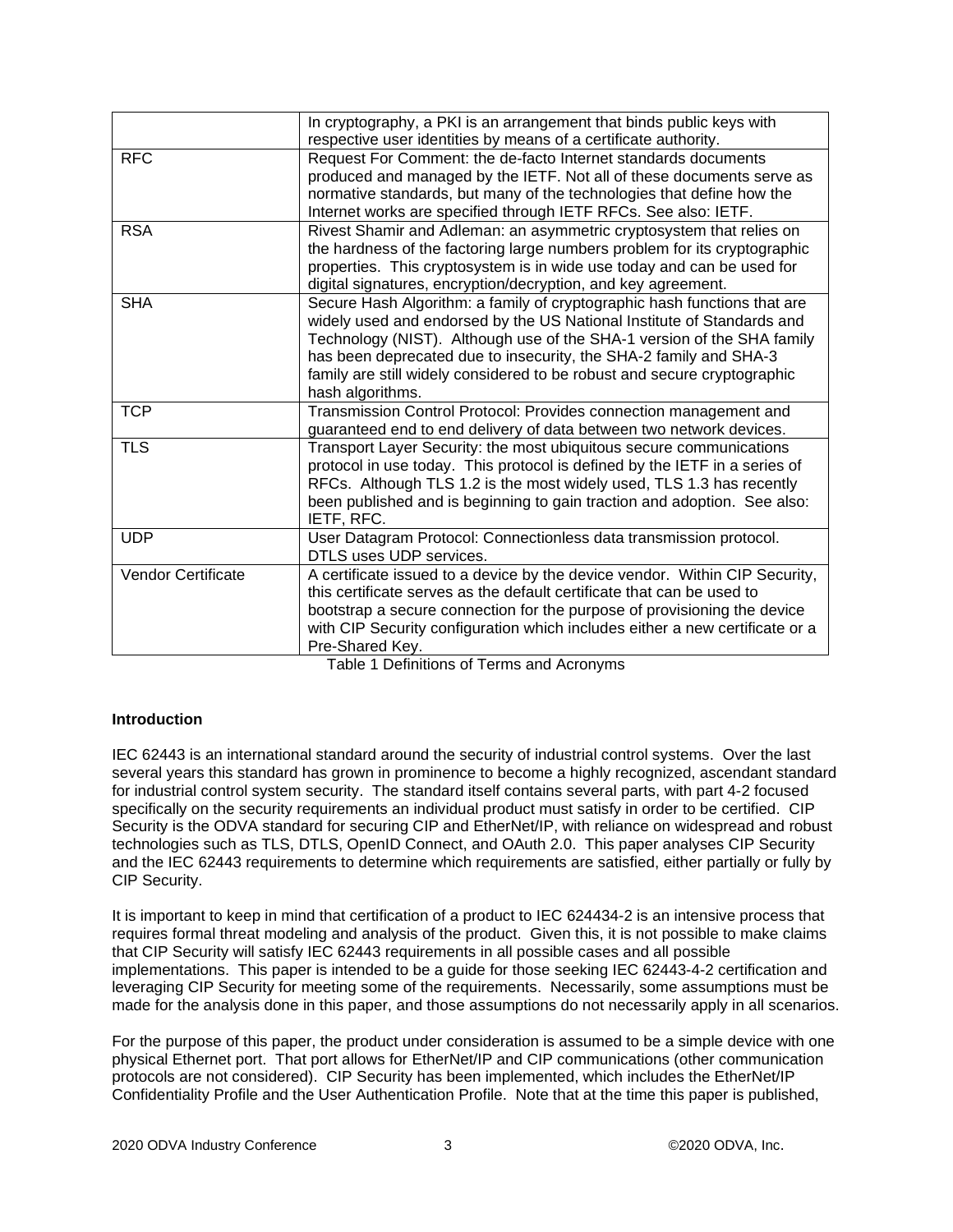the CIP Security User Authentication Profile has not yet been published. However, work is nearing completion on this profile, and this paper reflects the current known thinking around what functionality this profile will cover. Further, it is assumed that no other communications protocols are implemented in the device beyond those necessary for EtherNet/IP, CIP, and CIP Security. In many cases, devices will have other protocols, although the evaluation of this is outside the scope of this paper.

For the sample CIP Security device under consideration in this paper, a trust boundary can be drawn as shown in Figure 1.



Ethernet Network Figure 1 Trust Boundary

That is, the trust boundary is drawn around the device, with the data coming in from or going out to the Ethernet port crossing the trust boundary. Many devices that will be certified to IEC 62443-4-2 will have other ports and more complex trust boundaries, however for the purposes of this paper the device and trust is assumed to be this simple, illustrative case.

# **CIP Security**

CIP Security has two main profiles: the EtherNet/IP Confidentiality Profile and the User Authentication Profile. The former is focused on transport level security for EtherNet/IP, and the latter is focused on providing user authentication and basic authorization. A brief description of these two profiles is given, for more information please see Volume 8 of the CIP networks specification.

The EtherNet/IP Confidentiality Profile makes use of the IETF-standard TLS (RFC 5246) and DTLS (RFC 6347) protocols in order to provide a secure transport for EtherNet/IP traffic. TLS is used for the TCPbased communications (including encapsulation layer, unconnected messaging, transport class 3), and DTLS for the UDP-based transport class 0/1 communications. This approach is analogous to the way that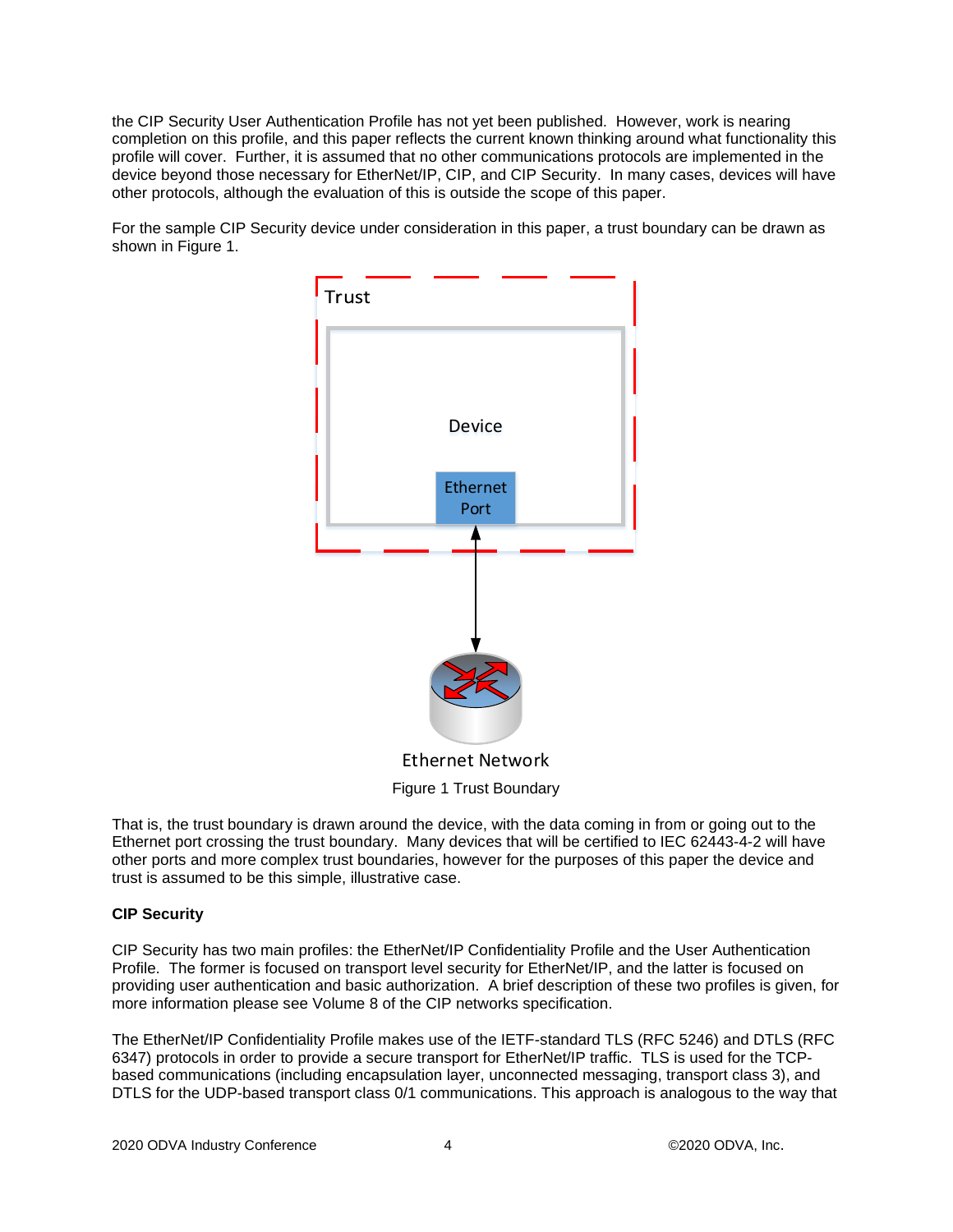HTTP uses TLS for HTTPS. Certificate management is also provided by this profile. Certificates can be managed over the standard EST protocol, or over CIP via defined attributes and services.

This profile provides the following security attributes:

- Authentication of the endpoints ensuring that the target and originator are both trusted entities. End point authentication is accomplished using X.509 certificates or pre-shared keys.
- Message integrity and authentication ensuring that the message was sent by the trusted endpoint and was not modified in transit. Message integrity and authentication is accomplished via TLS/DTLS hashed message authentication code (HMAC).
- Message encryption optional capability to encrypt the communications, provided by the encryption algorithm that is negotiated via the TLS/DTLS handshake.

The CIP Security User Authentication Profile provides mechanisms to authenticate users and to limit access to the least privilege appropriate for a given role. The User Authentication Profile again takes advantage of IETF standard technology, such as JWTs, OAuth 2.0 and OpenID Connect to authenticate the user and grant the appropriate level of access to protected resources. This profile allows for a CIP target to act as an identity authority itself, containing a database of users and their associated claims (referred to as Local Authentication, see Figure 2), or allows devices to integrate into a third-party identity management system (referred to as Central Authentication, see Figure 3). This integration is achieved through the standard OpenID Connect technology, commonly leveraged throughout the Internet and in enterprise systems and IT systems. A basic level of authorization is also defined by the User Authentication Profile, although for most actions it is up to the vendor to determine what roles have appropriate privilege. Note that the User Authentication Profile is scheduled to be published by ODVA in the Fall of 2020.



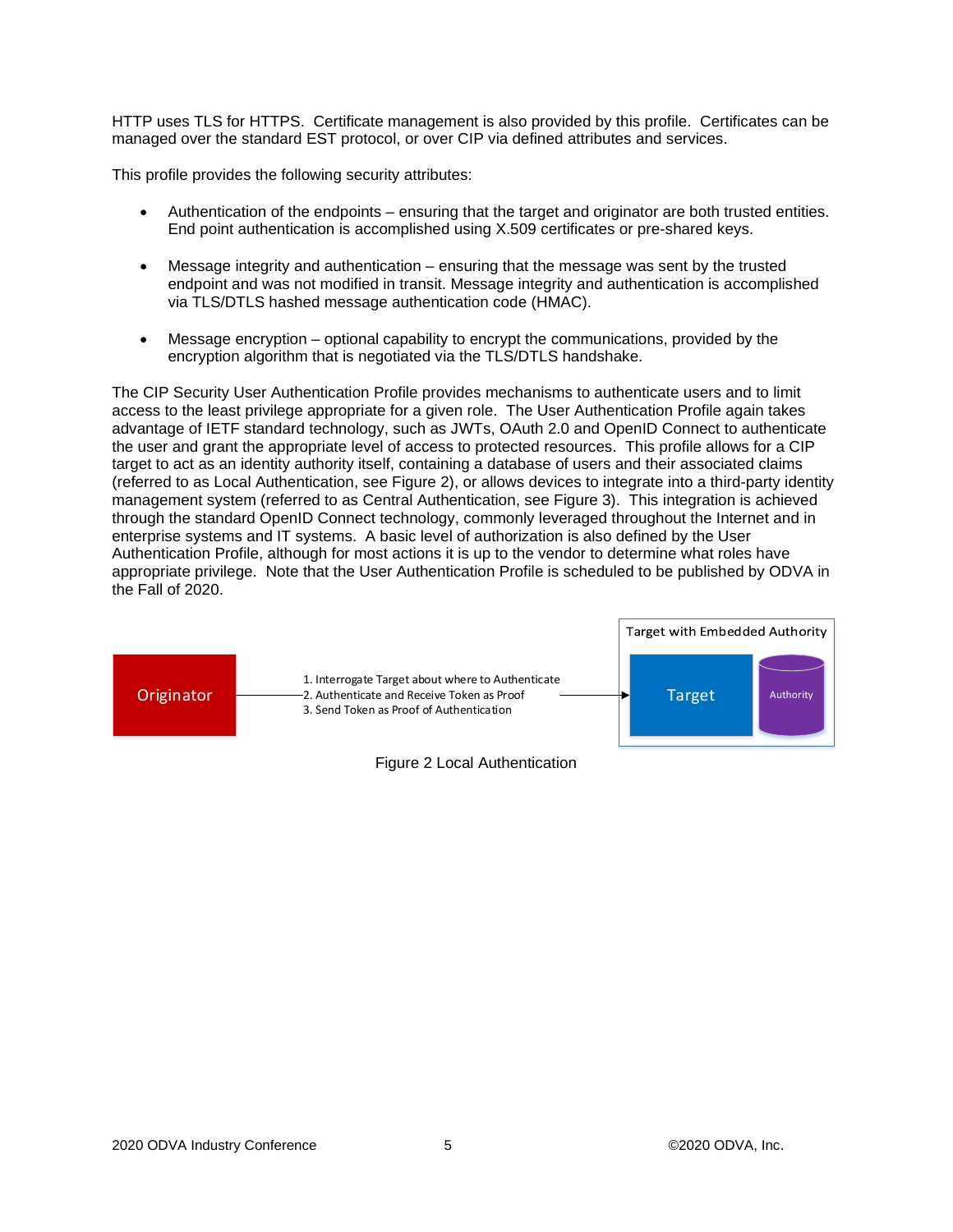

#### **IEC 62443**

The IEC 62443 series have been developed to address the need for cyber security and robustness in industrial control systems. Some general background information will be given here on the IEC 62443 specification, and especially the IEC 62443-4-2 specification. However, the IEC documents remain the authoritative reference; understanding of the IEC documents is necessary for a full interpretation of the information presented in this paper.

The family of the IEC 62443 standards is divided into 4 parts, General, Policies & Procedures, System, and Components. Within each part there are several elements that address specific topics related to the specific part of the standard. The standard in the series have the name of IEC 62443-X-Y. Figure 4 shows the groups and the individual elements of IEC 62443.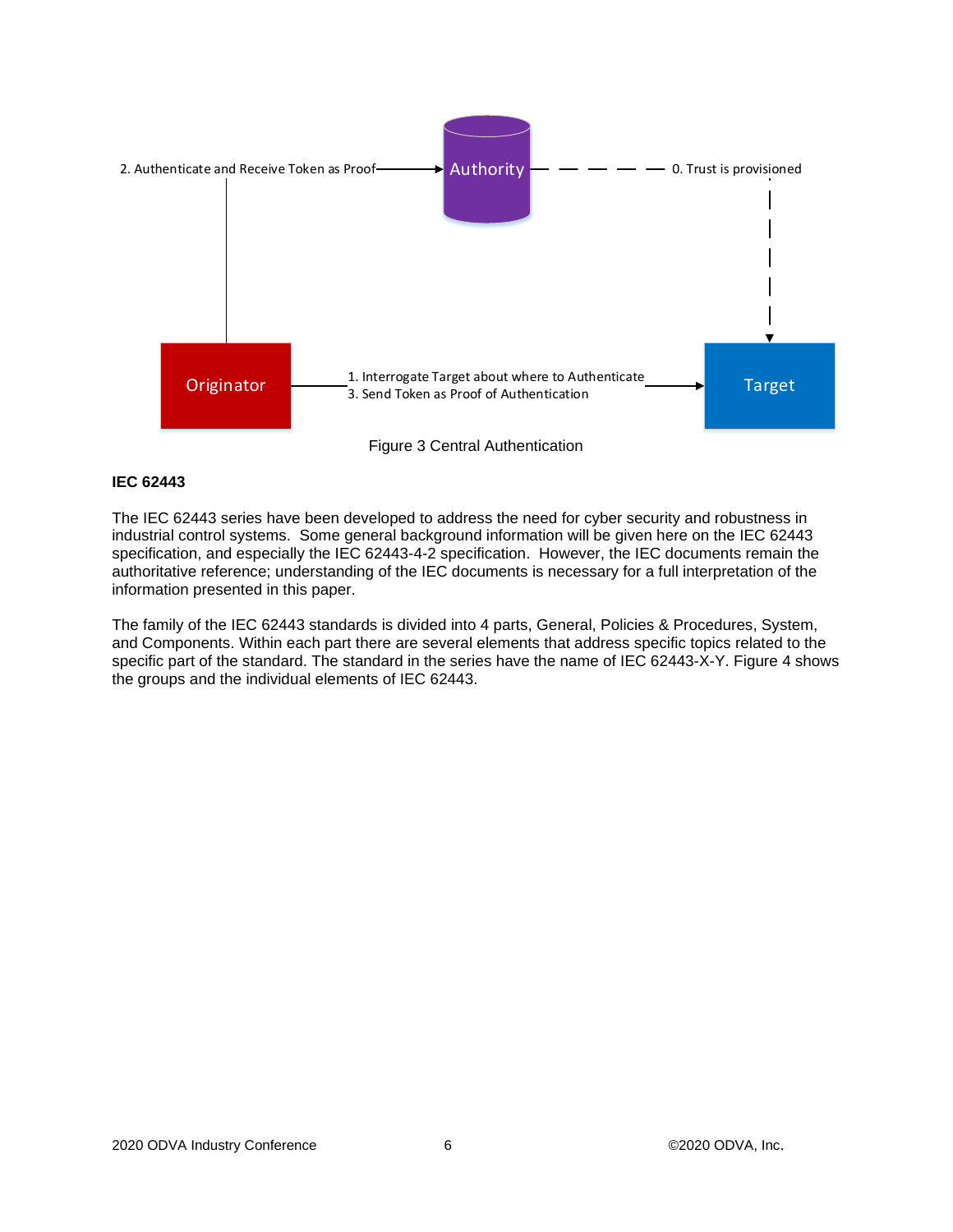

Figure 4 IEC 62443 Organization

Each part deals with information related to the focus of that part and its intended audience. The parts refer to the X in the naming of the standard and the four are:

- 1. **General**: this group provides elements that discuss items that are common and general for the whole series.
- 2. **Policies & Procedures**: items in this address policies and procedures used to implement a cybersecurity management system.
- 3. **System:** elements in this group describes requirements and management of systems.
- 4. **Components**: describes requirements for components used in industrial automation systems.

For the component there are two parts, IEC 62443-4-1 and IEC 62443-4-2.

#### **IEC 62443-4-1**

IEC 62443-4-1 introduces an established secure development process, and this is the basis for developing products that comply to IEC 62443-4-2. For the purposes of this paper, IEC 62443-4-1 and the associated processes are outside of scope.

#### **IEC 62443-4-2**

In IEC 62443-4-2 functional requirements for components that are to be used in industrial control systems are defined. Although the term component is quite general, it can naturally be applied to a singular product or device. The document defines requirements for different types of components: software applications, embedded devices, host devices, and network devices. Each component type has its individual set of requirements defined, however most of the requirements that are defined within IEC-62443-4-2 are generic for all types of components.

The cyber security requirements that are defined in the specification for the different components are derived from the industrial control system requirements defined within IEC 62443-3-3. This is derived from the intention of the IEC 62443 series to provide a flexible framework that assists in addressing existing and future cyber security vulnerabilities in industrial automation control systems by applying necessary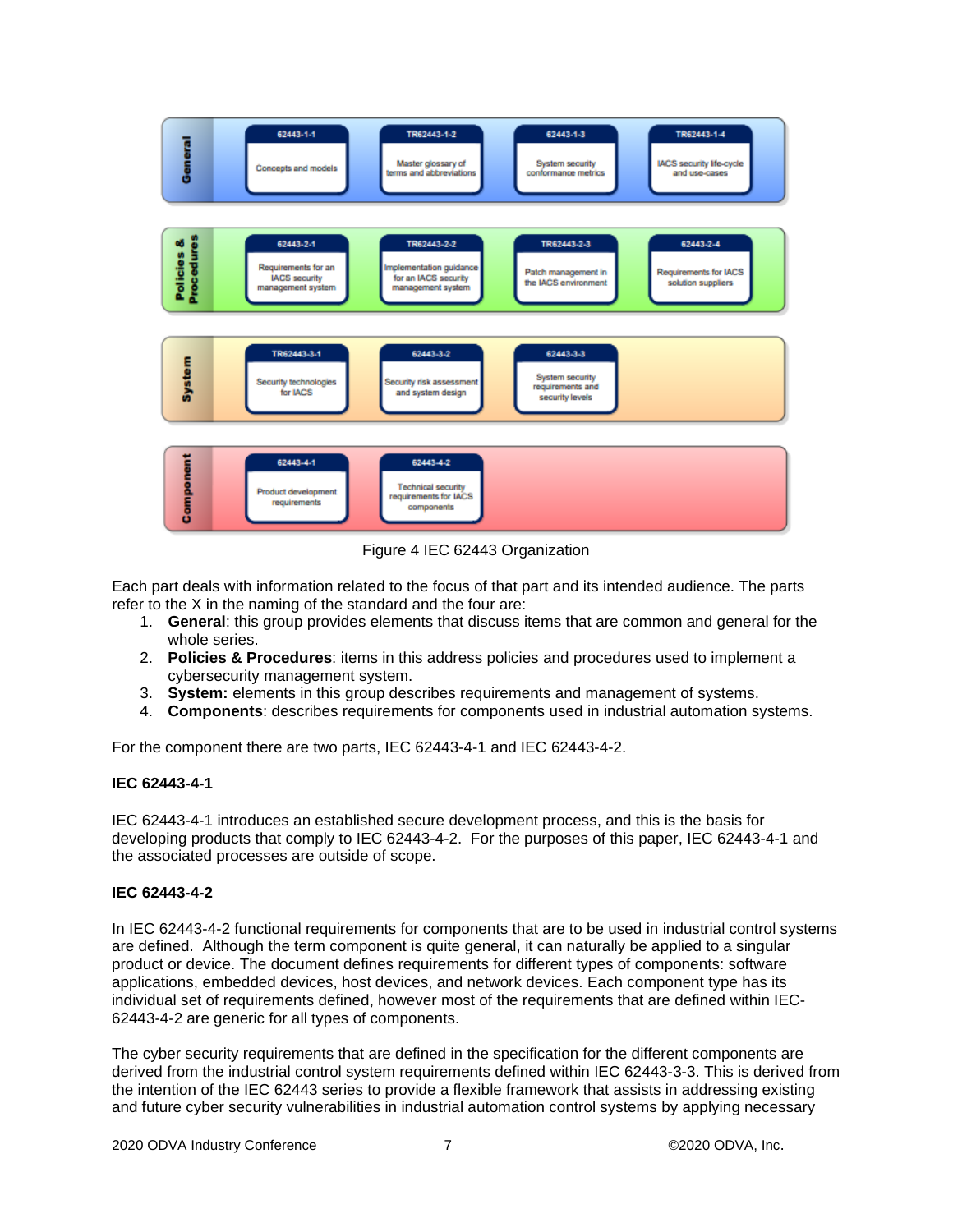mitigations for defense. IEC 62443-3-3 defines the concept of system requirements which IEC 62443-4-2 then expands into a series of component-level requirements; these two portions of the IEC 62443 specification align with one another.

The component-level requirements are a technical description of the cyber security requirements in an industrial control system device. Those descriptions give the implementor an understanding about the requirements and what they are intended to protect against. It does not give any direct guidance on how to implement and apply the specific requirement in a product; this is left to the discretion of the implementer. The component-level requirements are derived from foundational requirements in IEC 62443-1-1; there are a total of seven foundational requirements. Within each foundational requirement group there are a set of component-level requirements. The foundational requirements are used for grouping the component-level requirements as follows:

- 1. Identification and authentication control
- 2. Use control
- 3. System integrity
- 4. Data confidentiality
- 5. Restricted data flow
- 6. Timely response to events
- 7. Resource availability

Each component-level requirement has a defined component security level, described with a value of 0 through 4. The value of 0 for a component-level requirement indicates that it is not defined as a requirement. A higher value denotes a higher and more stringent requirement. A brief description of the different security levels is:

- SL 1 Focused on actors who unintentionally cause security events
- SL 2 Focused on motivated attackers with basic skills and resources
- SL 3 Focused on advanced attackers with moderate resources
- SL 4 Focused on the highest level of attackers with significant skills and resources

The evaluation done in this paper are targeting an SL 3 level attacker; therefore SL 4 capabilities are outside the scope of this evaluation.

[Table 1](#page-7-0) shows an example of how a requirement might be structured at different security levels. For some requirements there is a base requirement with additional requirement enhancements that become mandatory only at a particular SL. Below two component requirements are shown, CR 1.1 and CR 1.2. BR stands for Base Requirement, RE stands for Requirement Enhancement.

| <b>SR</b>                                        | SL <sub>1</sub> | SL 2            | SL <sub>3</sub> | SL <sub>4</sub> |  |
|--------------------------------------------------|-----------------|-----------------|-----------------|-----------------|--|
| FR 1 – Identification and authentication control |                 |                 |                 |                 |  |
| $CR 1.1 - Human$<br>user identification          | <b>BR</b>       | <b>BR, RE-1</b> | BR, RE-1, RE-2  | BR, RE-1, RE-2  |  |
| and authentication                               |                 |                 |                 |                 |  |
| CR 1.2 - Software<br>process and<br>device       | None            | BR              | <b>BR, RE-1</b> | <b>BR, RE-1</b> |  |
| identification and<br>authentication             |                 |                 |                 |                 |  |

Table 2 Security Level requirements

#### <span id="page-7-0"></span>**CIP Security mapping to component requirements**

This section discusses how CIP Security maps to and fulfills the individual component-level requirements. Each IEC 62443-4-2 component-level requirement is listed, along with the relevant CIP Security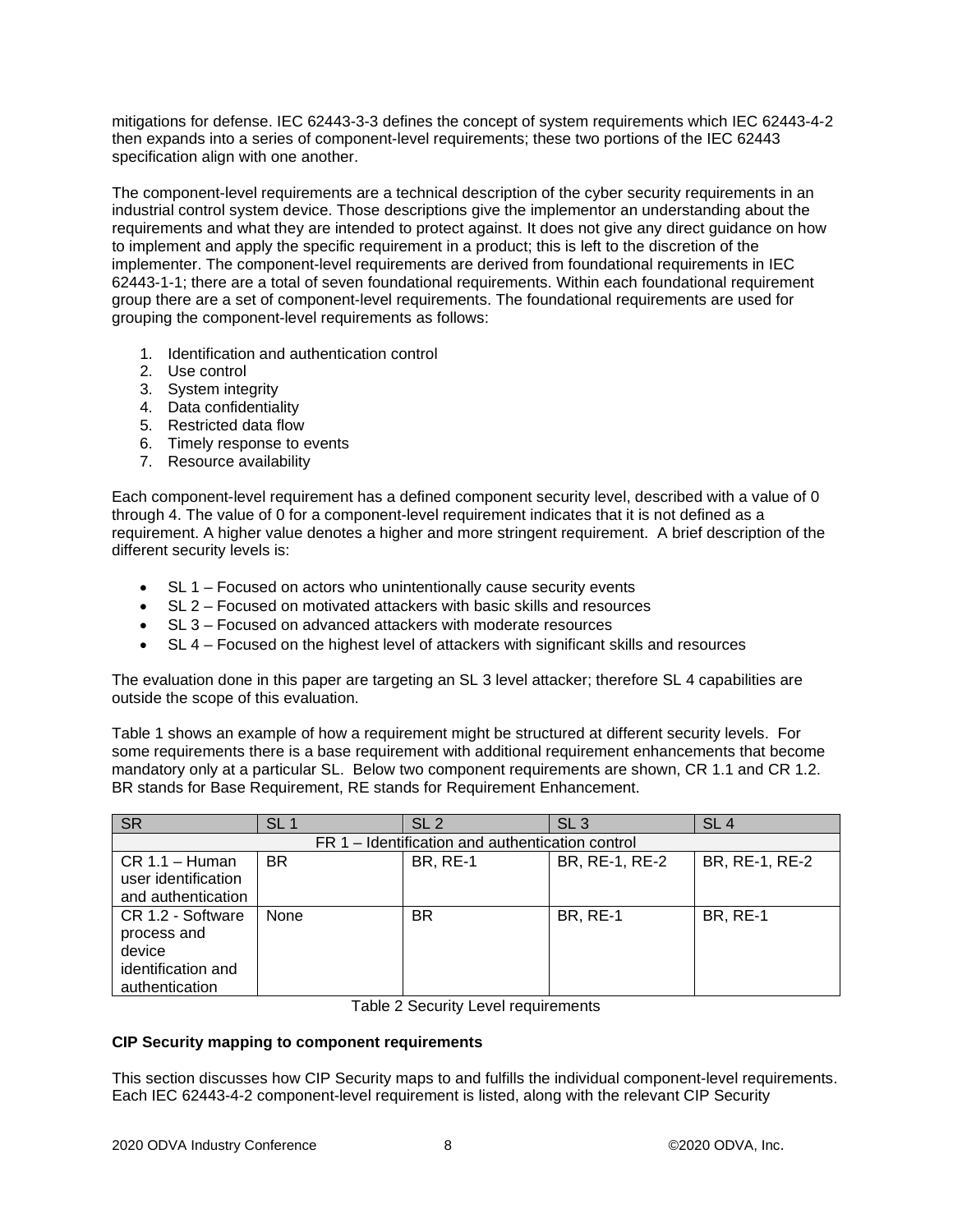functionality that covers the requirement. Any requirements that are out of scope are denoted as such with a justification given.

# **CR 1.1 Human user identification and authentication** – Met by CIP Security

Devices that implement the CIP Security User Authentication Profile will be able to identify and authenticate human users requesting access to the device using CIP Security. CIP Security User Authentication Profile makes use of OpenID Connect when integrating with an external authority. Beyond OpenID Connect integration, the User Authentication Profile also provides the option for the device to store the user account information locally, in which case no authority external to the device is needed. In either case JWTs are used for identification of the users.

# **CR 1.1 RE-1 Unique identification and authentication** – Met by CIP Security

The User Authentication Profile allows for unique identification and authentication through tokens (JWTs). Each JWT is unique and provides proof of authentication, either via a central mechanism like OpenID Connect, or locally to the device's database of users.

# **CR 1.1 RE-2 Multifactor authentication for all interfaces** – Met by CIP Security

The User Authentication Profile supports integration into a third-party identity provider via OpenID Connect and OAuth 2.0, which can support multifactor authentication. CIP Security devices will not support multifactor authentication within the device itself, although they will fully integrate into third-party systems supporting OpenID Connect, which can support multifactor authentication. However, it is also possible for a vendor to extend the User Authentication Profile to support multifactor authentication locally within the device if they wish to do so.

#### **CR 1.2 Software process and device identification and authentication** – Met by CIP Security Devices implementing CIP Security use either X.509 certificates or pre-shared keys as a proof of their identity. The X.509 certificates or pre-shared keys are also used when devices authenticate themselves within a system, via the CIP Security User Authentication Profile. In the User Authentication Profile, JWTs are used as proof of authentication and allow integration into central identity management solutions. JWTs can be utilized by software processes, devices, and human users.

# **CR 1.2 RE-1 Unique identification and authentication – Met by CIP Security**

JWTs and X.509 certificates both provide unique identification for components. PSKs do not, and therefore should not be selected as the authentication mechanism for users wishing to meet this requirement.

#### **CR 1.3 Account management** – Met by CIP Security

CIP Security User Authentication profile defines the functionality for CIP Security devices to manage accounts either locally using username and password or certificates or integrate in an OAuth 2.0/OpenID Connect system for a centralized account management.

# **CR 1.4 Identifier management** – Met by CIP Security

For locally stored users in the CIP Security Authentication profile the device must keep a list of all usernames and to be able to identify the account via a unique username. In the case where the CIP Security device integrates with an OAuth 2.0/OpenID Connect system, the system identity provider ensures that the user identifier is unique.

# **CR 1.5 Authenticator management** – Met by CIP Security

The CIP Security User Authentication Profile allows for optional implementation of initial authenticators. This is meant to bootstrap the system for trust provisioning of the user's preferred authenticators; the user is prevented from using the default authenticator for any activity outside of provisioning user-controlled authenticators. The User Authentication Profile also allows for updates of the authenticators, whether stored locally or managed externally via OpenID Connect/OAuth 2.0. When used with EtherNet/IP the authenticators are required to be transmitted over TLS/DTLS with a confidentiality-based cipher suite, ensuring protection from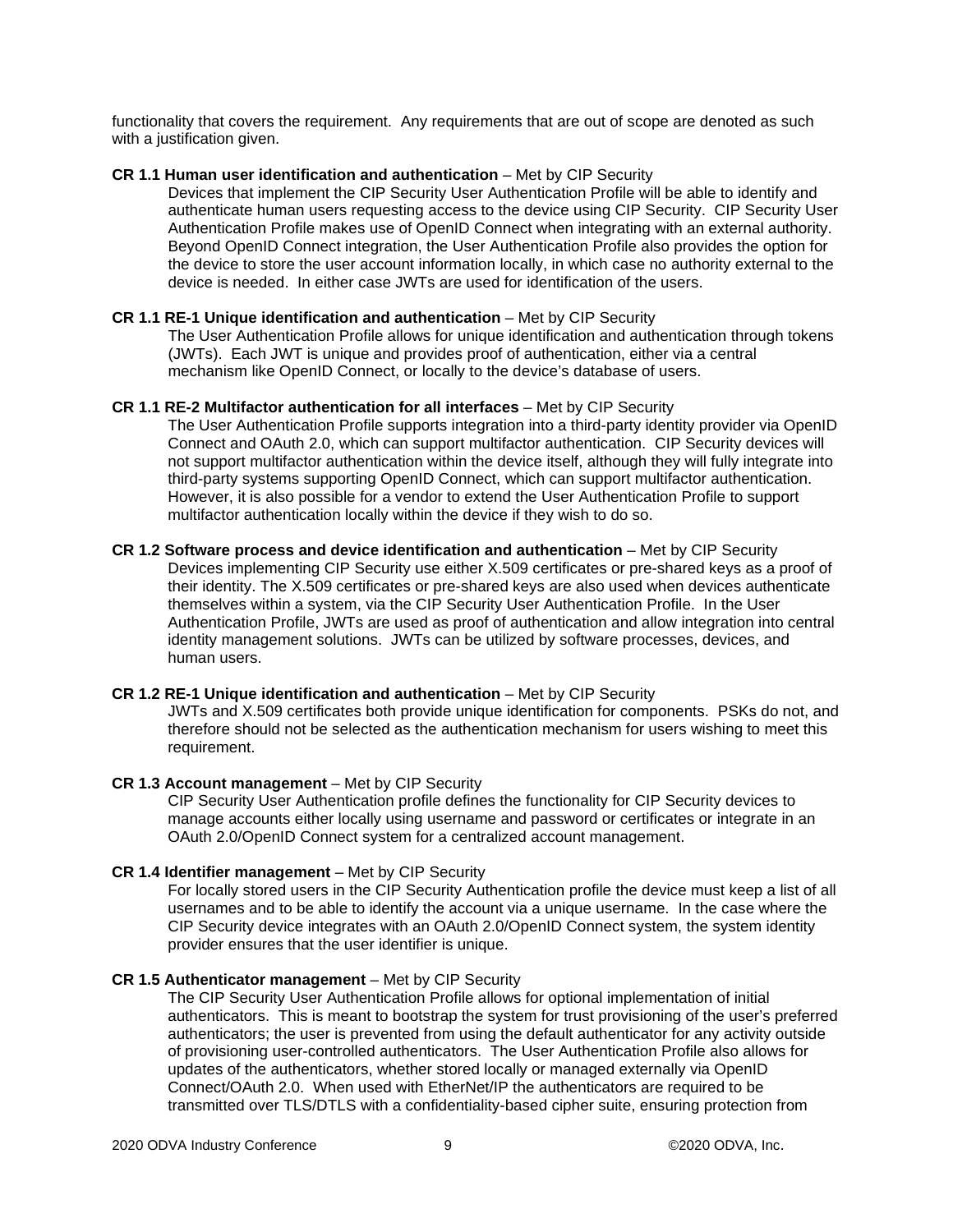disclosure and modification. Storage of the authenticators internally is not specified by CIP Security, although the specification notes that best practices should be followed to prevent any vulnerabilities that may compromise the authenticator. Other than the internal storage of authenticators, which is outside of scope of the specification, this requirement is met by the User Authentication Profile.

### **CR 1.5 RE-1 Hardware security for authenticators** – Out of Scope

The use of hardware security for authenticators is not required by CIP Security, however it is something that CIP Security enables through its integration with standard OpenID Connect/OAuth 2.0 authentication workflows. Furthermore, for local authenticators CIP Security specifies that best practices are followed for protection, which includes hardware protections.

# **CR 1.6 Wireless access management** – Out of Scope

Wireless communications are not in scope for CIP Security. In any case where CIP is communicated over wireless, the protections specified would still apply. Therefore, the presence of wireless in and of itself does not impact the security case.

# **CR 1.7 Strength of password-based authentication** – Met by CIP Security

For locally authenticated users, the CIP Security User Authentication Profile provides functionality to enforce the length and complexity of the password. In the case when integrating with an OAuth 2.0/OpenID Connect system it is up to the system to enforce this requirement; many OpenID Connect systems provide support for this functionality.

# **CR 1.7 RE-1 Lifetime Restrictions for Human Users** – Met by CIP Security

For this requirement again OpenID Connect/OAuth 2.0 servers can be configured for this. For locally stored passwords the CIP Security User Authentication Profile provides the option to prevent previously used passwords for a configurable number of generations.

# **CR 1.7 RE-2 Password Lifetime Restrictions for all Users** – Met by CIP Security CIP does not differentiate between human users and non-human users; this requirement is met using the same rationale as CR 1.7 RE-1

# **CR 1.8 Public key infrastructure certificates** – Met by CIP Security

The CIP Security public key infrastructure integration is based on EST (Enrolment over Secure Transport) which is an established standard from the IETF. EST relies on X.509 certificates which is the industry standard defining digital certificates. Using EST a number of workflows and processes can be used to deploy certificates; some of the most common are described in the Pull Model paper presented at the ODVA 2018 Industry Conference (see reference [2]). Certificates may also be managed over CIP, through which integration with a PKI can be achieved using CIP client software that can manage certificates on CIP endpoints and can be designed to interact with the PKI (through EST for example).

# **CR 1.9 Strength of public key-based authentication** – Met by CIP Security

- This requirement has a number of sub requirements:
- a) Validate certificates by checking the validity of the signature of a given certificate
	- This is done via the TLS/DTLS handshake and the Verify Certificate service of the Certificate Management Object.
- b) Validate the certificate chain or, in the case of self-signed certificates, by deploying leaf certificates to all hosts that communicate with the subject to which the certificate is issued;
	- This is done via the TLS/DTLS handshake, and the Verify Certificate service of the Certificate Management Object.
- c) Validate certificates by checking a given certificate's revocation status;
	- This is done via the TLS/DTLS handshake, and the CRL, structured according to RFC 5280.
- d) Establish user (human, software process or device) control of the corresponding private key;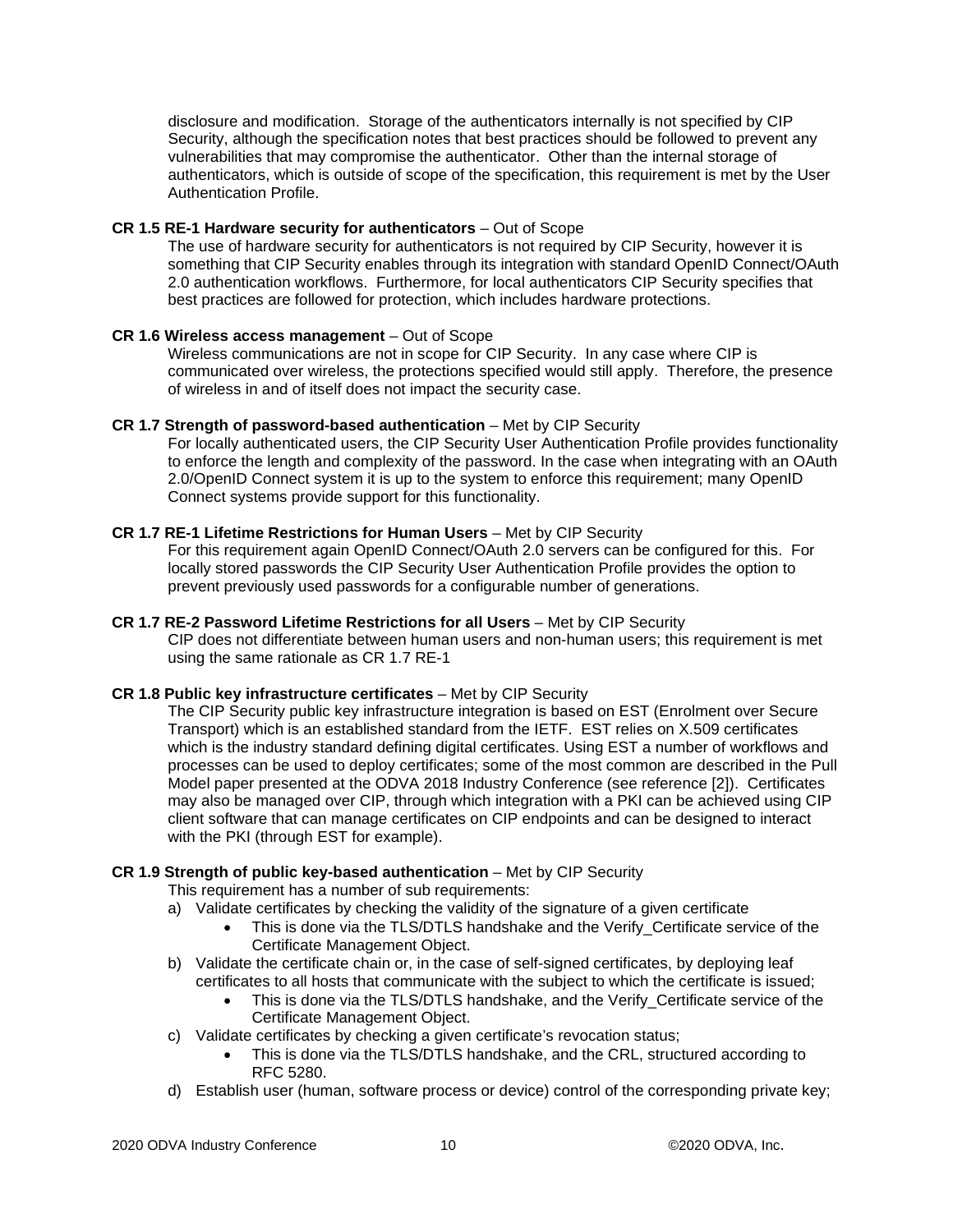- Private keys for a CIP endpoint are generated on that endpoint and never leave it, per the Create\_CSR service of the Certificate Management Object. This ensures control is maintained by the CIP endpoint.
- e) Map the authenticated identity to a user (human, software process or device)
	- This is done via user accounts in OAuth/OpenID Connect, or via the Username/Passwords or Certificates stored locally via the User Authentication Profile.
- f) Ensure that the algorithms and keys used for the public key authentication conform to CR 4.3 Use of Cryptography
	- RSA and ECC are used via IETF standards for TLS and DTLS cipher suites, conforming to best practices for modern public key algorithms

# **CR 1.9 RE-1 Hardware security for public key-based authenticators** – Out of Scope

CIP Security recommends, but does not mandate, hardware mechanisms are used to protect the private keys. It is up to the vendor to ensure that appropriate hardware-based mechanisms are used to satisfy this requirement.

# **CR 1.10 Authenticator feedback** – Out of Scope

This requirement has to do with the user interface for authentication and is therefore outside of the scope of CIP Security and delegated to the user interface that interacts with the OpenID Connect or local authenticator.

# **CR 1.11 Unsuccessful login attempts** – Met by CIP Security

When using the centralized authentication scheme of the CIP Security User Authentication Profile this is covered by using an OpenID Connect Authority which enforces limits on unsuccessful login attempts. When using local authentication this is achieved via setting an attribute in the Password Authenticator Object to enforce the number of allowed unsuccessful login attempts.

# **CR 1.12 System use notification** – Out of Scope

This requirement has to do with the user interface for authentication and is therefore outside of the scope of CIP Security.

#### **CR 1.13 Access via untrusted networks** – Out of Scope

CIP is an application layer protocol and therefore requirements on underlying networking and routing are outside the scope of CIP Security.

#### **CR 1.14 Strength of symmetric key-based authentication** – Met by CIP Security

This requirement has a number of sub requirements:

- a) Establish the mutual trust using the symmetric key
	- This is done via the TLS/DTLS handshake when Pre-Shared Keys (PSKs) are configured
- b) Store securely the shared secret (the authentication is valid as long as the shared secret remains secret)
	- It is the responsibility of the vendor to ensure this, although hardware based secure key storage is recommended by the CIP Security specification
- c) Restrict access to the shared secret
	- It is the responsibility of the vendor to ensure this.
- d) Ensure that the algorithms and keys used for the symmetric key authentication conform to CR 4.3 – Use of Cryptography which requires internationally recognized and proven algorithms be used
	- TLS/DTLS cipher suites are used which conforms to best practices for symmetric keys (AES-128 and AES-256, SHA-2 family of algorithms)

# **CR 1.14 RE-1 Hardware security for symmetric key authentication** – Out of Scope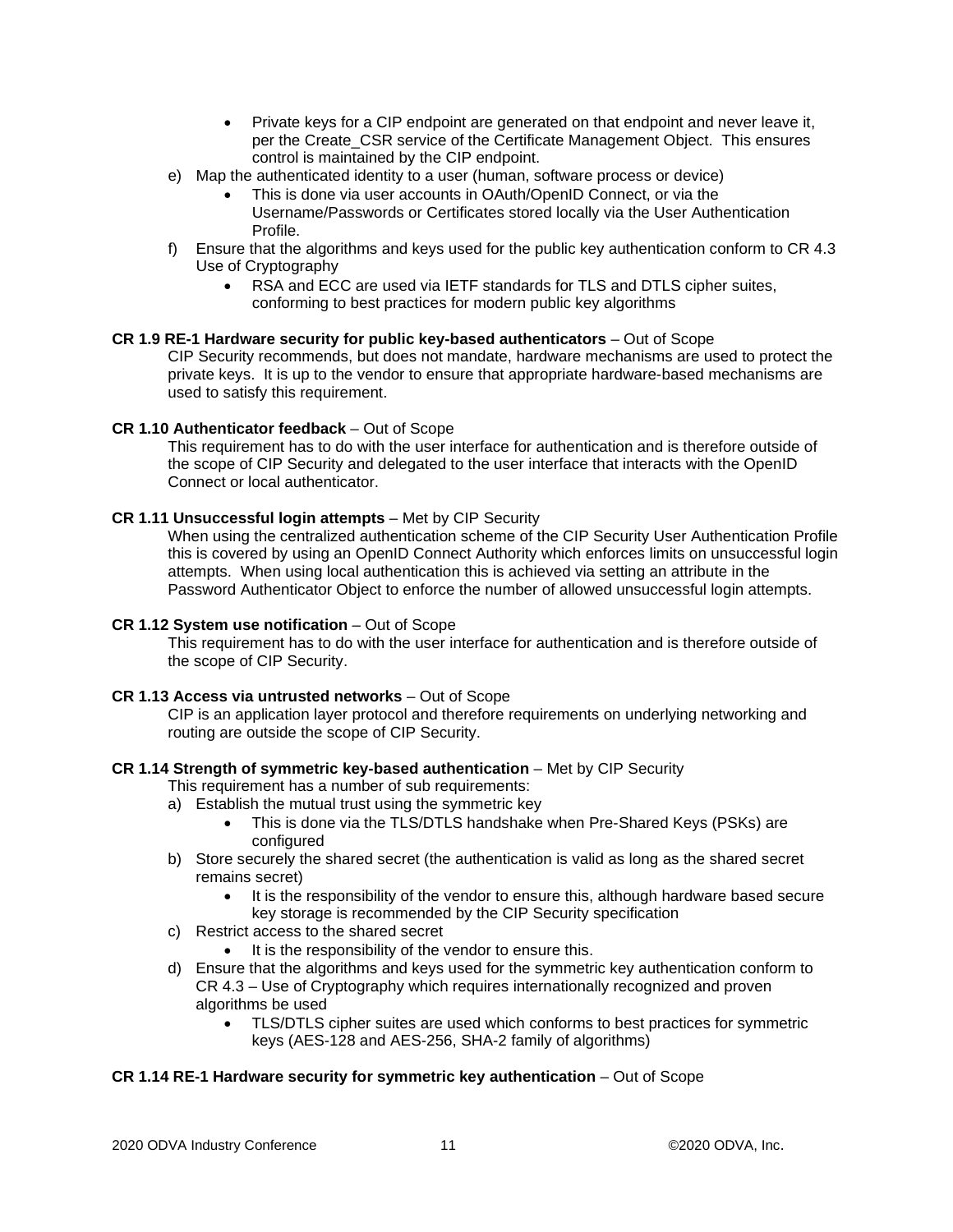CIP Security recommends, but does not mandate, hardware mechanisms are used to protect the private keys. It is up to the vendor to ensure that appropriate hardware-based mechanisms are used to satisfy this requirement.

### **CR 2.1 Authorization enforcement** – Met by CIP Security

CIP Security User Authentication Profile mandates authorization enforcement based on roles. CIP Security specifies role assignments that are required to perform specific security-related operations. For other operations, general guidance is provided by the in the CIP Security Specification as to what is appropriate for a given role. Due to the wide variety of functions a product which implements CIP can perform it is ultimately up to the vendor to decide what roles can perform what operations on a given product, although CIP Security requires that these decisions be made and enforced via the product's access policy.

# **CR 2.1 RE-1 Authorization enforcement for all users** – Met by CIP Security

CIP Security User Authentication Profile does not differentiate between humans, software processes, and devices. All of these types of users are subject to authorization controls.

#### **CR 2.1 RE-2 Permission mapping to roles** – Met by CIP Security

CIP Security User Authentication Profile provides well-defined roles, with the possibility for a vendor to add more roles. The roles are not strictly hierarchical and apply to humans as well as software processes and devices.

# **CR 2.1 RE-3 Supervisor Override** – Met by CIP Security

CIP Security User Authentication Profile provides a service allowing for a temporary escalation of privilege. This escalation lasts for a configurable amount of time.

# **CR 2.1 RE-4 Dual Approval** – Out of Scope

Dual Approval is not currently supported by CIP Security, and is a requirement that is only needed at the SL-4 level. As discussed, this evaluation is targeting SL-3, therefore SL-4 requirements are not within scope. However, this is something that could be added later to the CIP Security User Authentication Profile if deemed necessary by ODVA members. This functionality could also be supported external to CIP Security by an OpenID Connect provider that supported dual authentication to issues a security token.

#### **CR 2.2 Wireless use control** – Out of Scope

Wireless communications are not in scope for CIP Security. However, where CIP is communicated over wireless, CIP Security protections specified would still apply. Therefore, the presence of wireless in and of itself does not impact the security case.

#### **CR 2.3 Use control for portable and mobile devices** – Out of Scope

There is no requirement at the IEC 62443-4-2 level for portable and mobile devices.

#### **CR 2.4 Mobile code** – Met by CIP Security

Given the assumption that only CIP and EtherNet/IP is used for data communication, then mobile code is transmitted using CIP Security. Therefore, mobile code is protected in transit via TLS or DTLS, and only an authorized user via the User Authentication Profile can transmit Mobile Code (Engineer or Administrator). This requirement is met via CIP Security.

#### **CR 2.5 Session lock** – Out of Scope

This requirement has to do with the user interface for authentication and is therefore outside of the scope of CIP Security.

#### **CR 2.6 Remote session termination** – Met by CIP Security

Remote sessions are terminated automatically after inactivity time. This applies to TLS sessions, DTLS sessions, and User Authentication sessions, each having its own configurable inactivity time.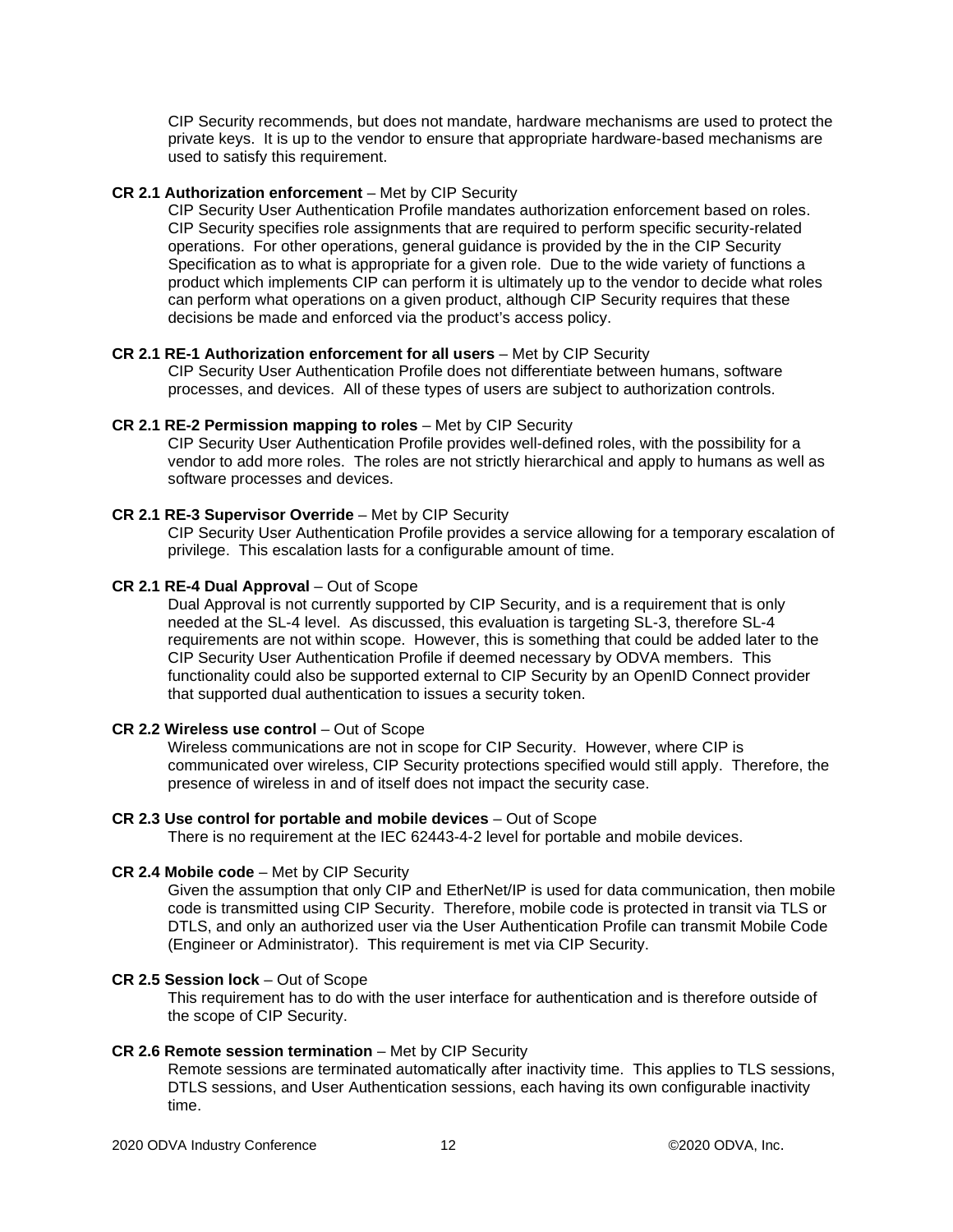#### **CR 2.7 Concurrent session control** – Met by CIP Security

CIP Security devices support and Electronic Data Sheet (EDS) file which includes information on connection capacity. This defines limits on number of CIP sessions as well as I/O sessions.

#### **CR 2.8 Auditable events** – Out of Scope

Events are not within scope for CIP Security. However, note that ODVA members have discussed adding standardized Syslog support to CIP Security, with the intention of covering this requirement.

#### **CR 2.9 Audit storage capacity** – Out of Scope

Events are not within scope for CIP Security. However, note that ODVA members have discussed adding standardized Syslog support to CIP Security, with the intention of covering this requirement.

#### **CR 2.10 Response to audit processing failures** – Out of Scope

Events are not within scope for CIP Security. However, note that ODVA members have discussed adding standardized Syslog support to CIP Security, with the intention of covering this requirement.

#### **CR 2.11 Timestamps** – Out of Scope

Events are not within scope for CIP Security. However, note that ODVA members have discussed adding standardized Syslog support to CIP Security, with the intention of covering this requirement.

#### **CR 2.12 Non-repudiation** – Out of Scope

This is generally not within scope as it pertains to human interfaces, although using the User Authentication profile and TLS/DTLS a device has knowledge that a particular user took a particular action, providing the basis for non-repudiation

# **CR 2.13 Use of physical diagnostic and test interfaces** – Out of Scope

The management and protection of these interfaces is not within scope of an application layer communication protocol.

#### **CR 3.1 Communication integrity** – Met by CIP Security

Integrity of communications is provided by HMAC on TLS/DTLS sessions, using SHA-2 family algorithms. This provides best-in-class integrity protections for data in transit via internationally recognized and well-vetted cryptography and security protocols.

#### **CR 3.1 RE-1 Communication authentication** – Met by CIP Security

Authenticity of communications is provided by HMAC on TLS/DTLS sessions, using SHA-2 family algorithms. This provides best-in-class integrity protections for data in transit via internationally recognized and well-vetted cryptography and security protocols.

#### **CR 3.2 Protection from malicious code** – Out of Scope

Specific malicious code protections are not within the scope of CIP Security. However, note that the TLS/DTLS protections, as well as authentication and authorization provided by the User Authentication Profile can be seen as a compensating countermeasure for some devices against malicious code, although this is subject to a specific device threat assessment.

#### **CR 3.3 Security functionality verification** – Out of Scope

This requirement is not within scope of CIP Security, as it relies on testing the security configuration of a component. However, CIP Security configuration can be tested using standard mechanisms for TLS/DTLS, and User Authentication.

#### **CR 3.3 RE-1 Security functionality verification during normal operation** – Out of Scope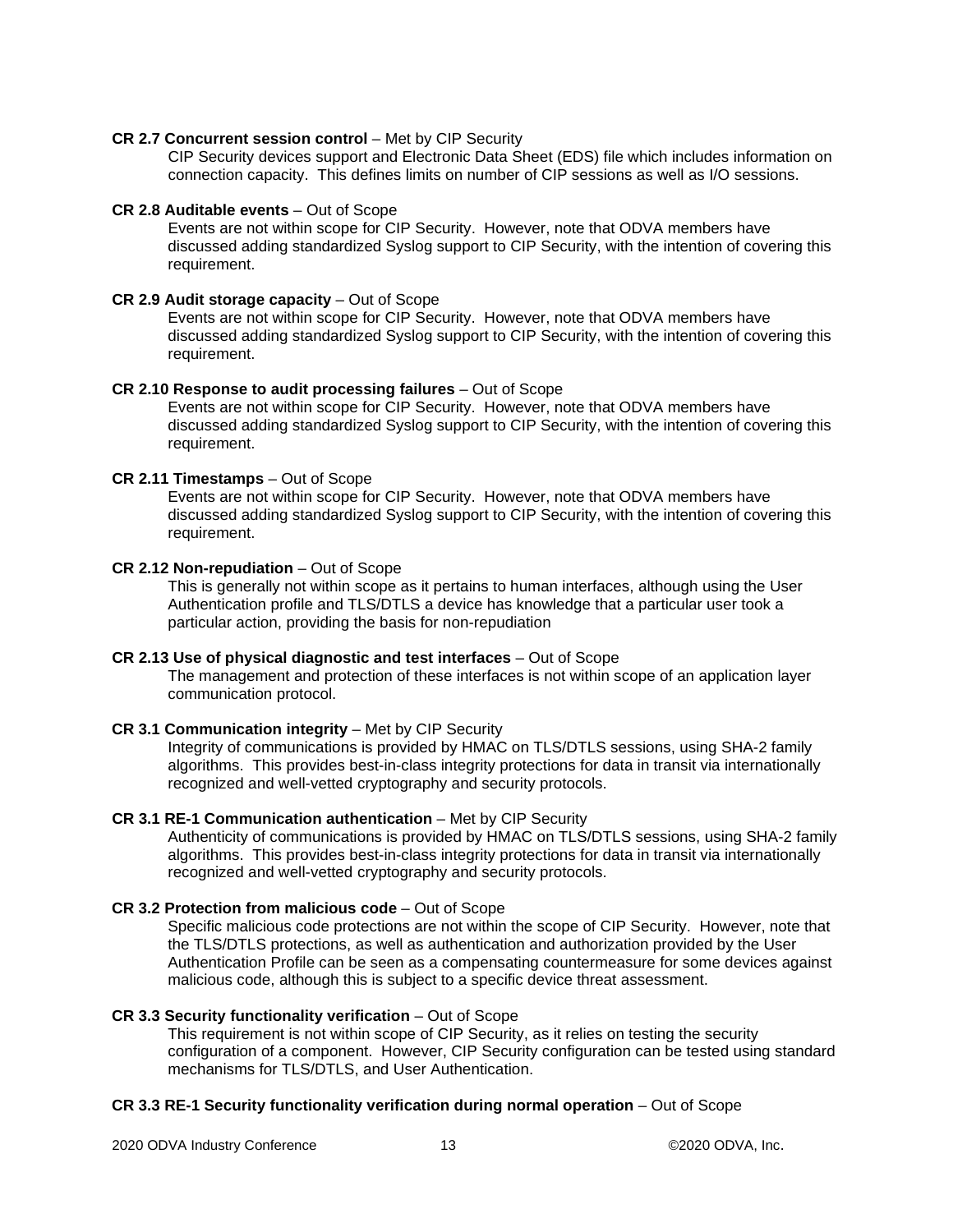Similar to CR 3.3 this is also out of scope for CIP Security.

# **CR 3.4 Software and information integrity** – Out of Scope

Any form of checks related to the firmware integrity is out of the scope for CIP Security. CIP Security EtherNet/IP Confidentiality Protocol is based on TLS/DTLS, this provides integrity checks of the communication session and thus protects the configuration and information deployed via CIP Security, however the full integrity guarantee of software and information is out of scope.

# **CR 3.4 RE-1 Authenticity of software and information** – Out of Scope

Similar to CR 3.4 this is out of scope for a communication protocol.

#### **CR 3.4 RE-2 Automated notification of integrity violations** – Out of Scope Similar to CR 3.4 this is out of scope for a communication protocol.

# **CR 3.5 Input validation** – Out of Scope

CIP Security as a protocol itself does not directly protect and implement countermeasures against input validation. Even if CIP Security and CIP itself in many cases defines valid values and ranges for application data, it is up to the vendor to implement those checks. Furthermore, implementing those checks are a requirement within IEC 62443-4-1 as part of a vendor's development process. The vendor developing products that are intended to be IEC 62443-4-2 shall have those processes in place making this indirectly covered.

# **CR 3.6 Deterministic output** – Out of Scope

This is not within the scope of CIP Security, however, in the event that normal operations are disrupted, devices are required to set their outputs to a deterministic fault state. This ensures that the process goes to a safe state in case the normal operation cannot be maintained. The specific state and output a drive shall take are almost always application-specific and needs to be determined and configured by the end user commissioning the device and system. CIP provides means to configure devices which failsafe state it shall take for outputs, but this is not within scope of CIP Security specifically

#### **CR 3.7 Error handling** – Partially Met by CIP Security

Generally, CIP provides a rich set of error handling and feedback in order to allow integrators and users to commission a device within a system. However, this information is application related information. CIP Security has specifically been designed not to disclose or reveal any information that can be used to exploit the device or system; the error codes defined do not leak sensitive information.

#### **CR 3.8 Session integrity** – Met by CIP Security

This requirement has a number of sub requirements:

- a) The capability to invalidate session identifiers upon user logout or other session termination (including browser sessions);
	- This is described in the CIP Security Specification for TLS, DTLS, and User Authentication IDs. Once a session is terminated the identifiers are closed and deallocated, the client is forced to create a new session to continue communication.
- b) The capability to generate a unique session identifier for each session and recognize only session identifiers that are system-generated; and
	- This is described in the CIP Security Specification for TLS, DTLS, and User Authentication IDs. User Authentication creates a new Security Session ID mapped to the user. TLS and DTLS have their own identifiers that are part of the session.
- c) The capability to generate unique session identifiers with commonly accepted sources of randomness.
	- This is described in the CIP Security Specification for TLS, DTLS, and User Authentication IDs. Session identifiers for each of these are unique and are generated randomly.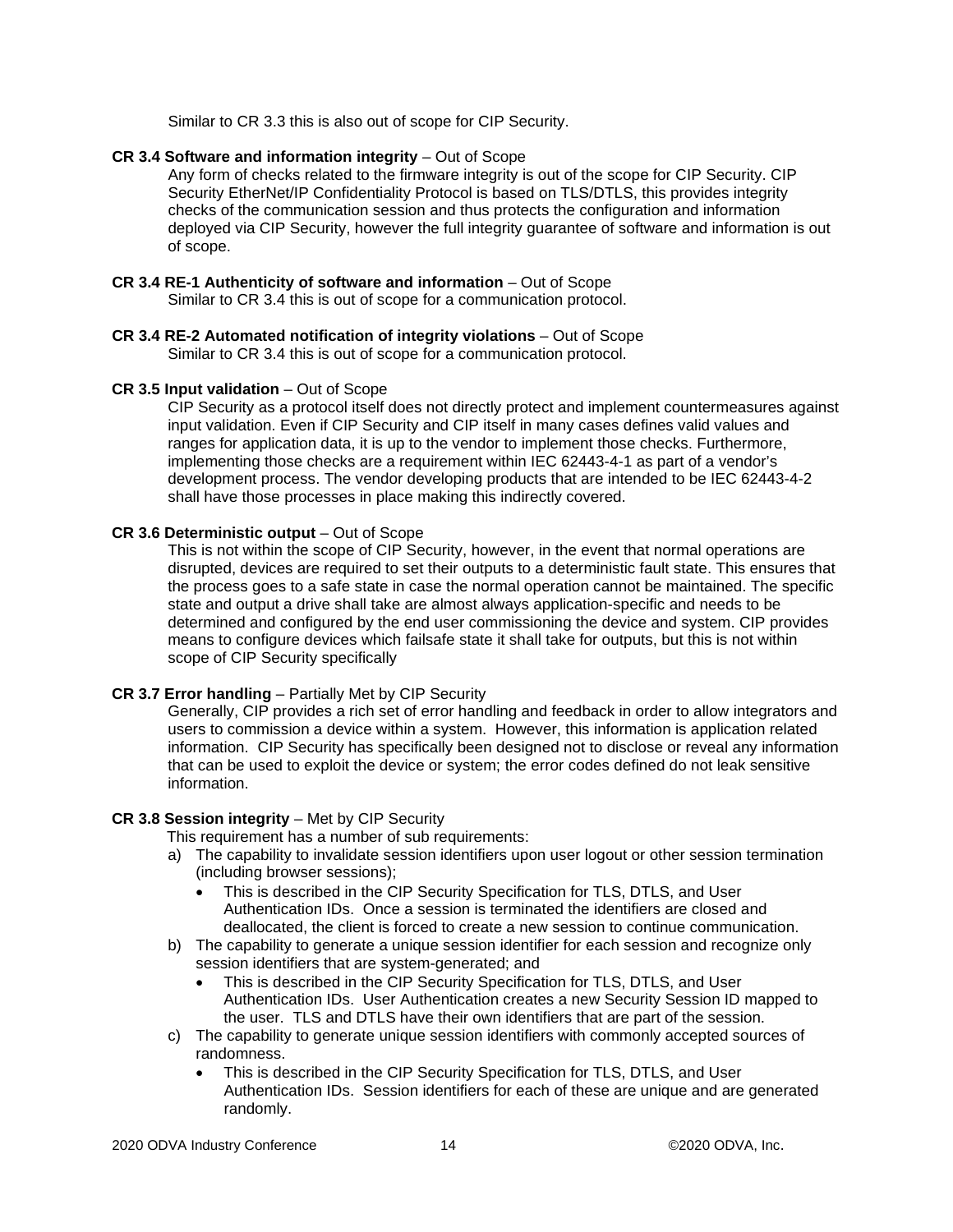#### **CR 3.9 Protection of audit information** – Out of Scope

Events are not within scope for CIP Security. However, note that ODVA members have discussed adding standardized Syslog support to CIP Security, with the intention of covering this requirement.

#### **CR 3.10 Support for updates** – Out of Scope

Product updates are not within scope for CIP Security or communication protocols in general.

#### **CR 3.11 Physical tamper resistance and detection** – Out of Scope

Physical tamper resistance and detection is not within scope for CIP Security or communication protocols in general.

#### **CR 3.12 Provisioning product supplier roots of trust** – Partially Met by CIP Security

CIP Security defines the use of vendor certificates, which includes a root of trust managed by the vendor. Those certificates and associated root of trust can be used as the key to perform the integrity check and offer a way to prove it is a genuine device that has not been tampered with. However, it is up to the vendor to securely store the vendor certificate and provide means to use the vendor certificates.

#### **CR 3.13 Provisioning asset owner roots of trust** – Met by CIP Security

CIP Security provides interfaces to commission user-defined certificates used for secure communication between devices in a system. Besides this the User Authentication Profile adds interfaces and capabilities to authenticate users that have access to the device or system as a whole.

#### **CR 3.14 Integrity of the boot process** – Out of Scope

The boot process is not within scope of CIP Security or a communication protocol in general.

#### **CR 4.1 Information confidentiality** – Partially Met by CIP Security

Protecting the data at rest is out of the scope for CIP Security as this is not related to the communication protocol. However, for data in transit CIP Security fully covers this requirement via the CIP Security EtherNet/IP Confidentiality Profile. This profile is built on TLS and DTLS which has the capability to provide confidentiality to the data in transit. The protection of data is done via TLS and DTLS confidentiality-based cipher suites.

#### **CR 4.2 Information persistence** – Out of Scope

The persistence of information within a component is out of scope for CIP Security.

#### **CR 4.3 Use of cryptography** – Met by CIP Security

As noted before data at rest is out of scope for CIP Security. To protect data in transit CIP Security is built using standards such as TLS and DTLS, OpenID Connect, X.509, OAuth 2.0, RSA, ECC, AES, SHA-2, which represent widely accepted and widely used, well-vetted and welltested algorithms and technologies.

#### **CR 5.1 Network segmentation** – Out of Scope

Network segmentation is not within scope for CIP Security, as it is an application layer protocol. However, CIP Security can work in segmented network architectures.

#### **CR 5.2 Zone boundary protection** – Out of Scope

This is not within scope for CIP Security or any application level communication protocol.

**CR 5.3 General-purpose person-to-person communication restrictions** – Out of Scope This is not within scope for CIP Security as it does not allow for general person-to-person communication.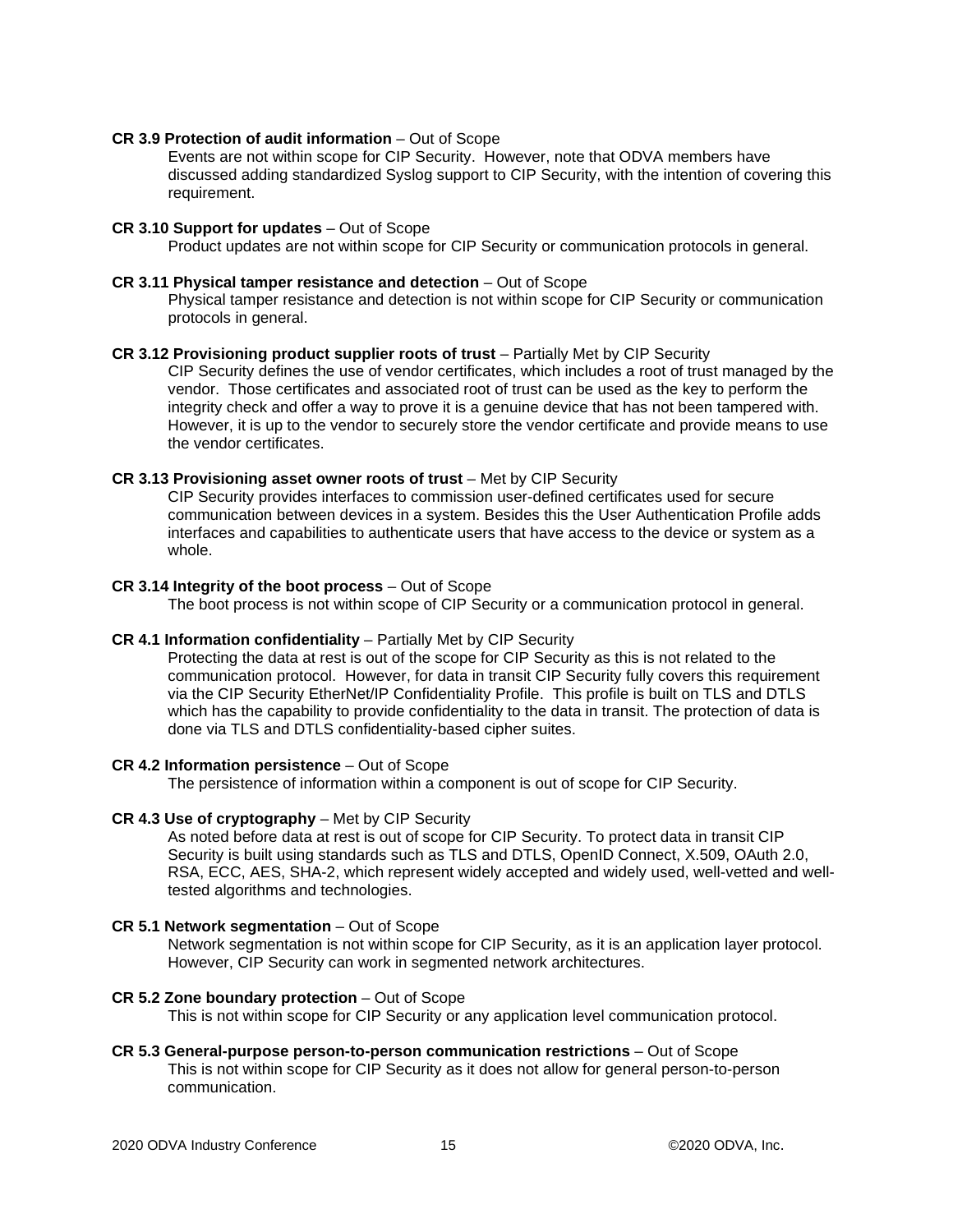#### **CR 5.4 Application partitioning** – Out of Scope

There is no component level requirement within IEC 62443-4-2 for application partitioning.

#### **CR 6.1 Audit log accessibility** – Out of Scope

Events are not within scope for CIP Security. However, note that ODVA members have discussed adding standardized Syslog support to CIP Security, with the intention of covering this requirement.

#### **CR 6.2 Continuous monitoring** – Out of Scope

Events are not within scope for CIP Security. However, note that ODVA members have discussed adding standardized Syslog support to CIP Security, with the intention of covering this requirement.

#### **CR 7.1 Denial of service protection** – Out of Scope

In general, the ability to protect against a DoS attack is not within scope of a communication protocol. However, CIP Security does include functionality that will help to prevent possible DoSstyle attacks such as closing TCP and UDP ports not in use. The same option is provided to close down IANA protocols such as ICMP. Another option provided by CIP Security to withstand a denial of service attack is that all interfaces can be configured to require authentication and authorization. Furthermore, EtherNet/IP and CIP Security by design uses separate ports for Messaging and I/O which reduces the attack surface via separation of these two types of communication.

#### **CR 7.1 RE-1 Manage communication load from component** – Out of Scope

This requirement is not within scope for an application layer communication protocol.

#### **CR 7.2 Resource management** – Out of Scope

The management of resources to prevent a DoS attack is not within scope of an application-layer communication protocol.

**CR 7.3 Control system backup** – Out of Scope

System level backup is not within scope for an application-layer communication protocol.

#### **CR 7.3 RE-1 Backup integrity verification** – Out of Scope

As with the base requirement, this is not within scope for an application-layer communication protocol.

**CR 7.4 Control system recovery and reconstitution** – Out of Scope

This requirement is not within scope for an application-layer communication protocol.

#### **CR 7.5 Emergency Power** – Out of Scope

IEC 62443-4-2 does not have a requirement for components for CR 7.5, this is only applied at the IEC 62443-3-3 level.

#### **CR 7.6 Network and security configuration settings** – Met by CIP Security

CIP Security provides the ability to configure a device according to recommendations provided by documents such as The Converged Plant-Wide Ethernet guide.

**CR 7.6 RE-1 Machine-readable reporting of current security settings** – Met by CIP Security The Get Attributes service of the CIP Security Objects allow for security settings to be read out of a device in a machine-readable format.

#### **CR 7.7 Least functionality** – Met by CIP Security

CIP Security includes options to close TCP and UDP ports not in use, the same option is provided to close down IANA protocols such as ICMP.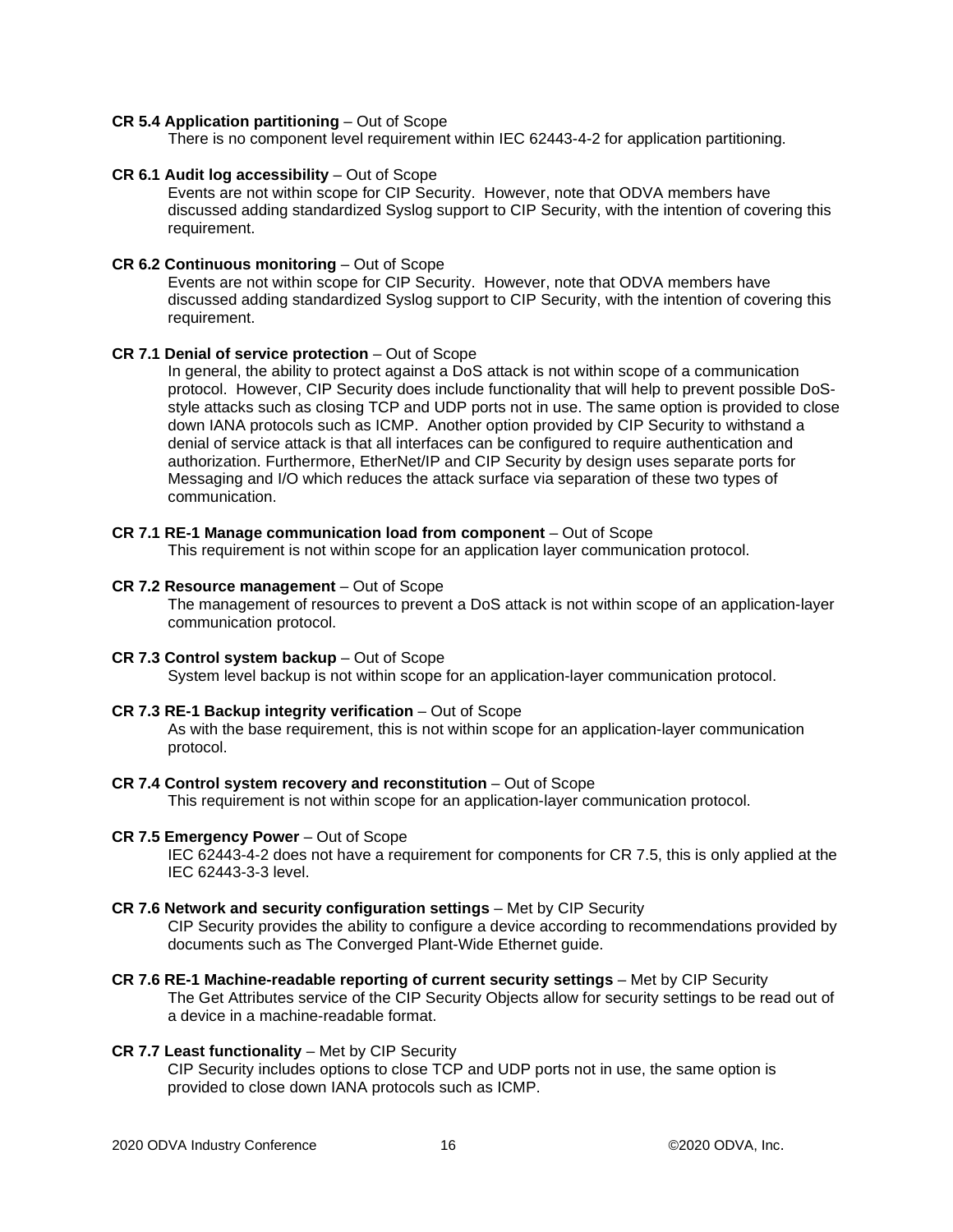# **CR 7.8 Control system component inventory** – Out of Scope

This is not within scope for an application-layer communication protocol.

### **Summary**

This paper has shown that CIP Security meets a significant number of IEC 62443-4-2 requirements. CIP Security utilizes robust and ubiquitous security technologies to achieve protection of the control system device. These technologies can be used as a major part of an IEC 62443-4-2 security certification, and also can apply to the system level through IEC 62443-3-3. A breakdown of the requirements met, not met, not in scope, and partially met is shown in [Figure 5](#page-16-0) and [Table 3.](#page-18-0) 



<span id="page-16-0"></span>

| Component requirement                                                  | <b>CIP Security mapping</b> |
|------------------------------------------------------------------------|-----------------------------|
| CR 1.1 - Human user identification and authentication                  | Met by CIP Security         |
| CR 1.1 RE-1 - Unique identification and authentication                 | Met by CIP Security         |
| CR 1.1 RE-2 – Multifactor authentication for all interfaces            | Met by CIP Security         |
| CR 1.2 – Software process and device identification and authentication | Met by CIP Security         |
| CR 1.2 RE-1 Unique identification and authentication                   | Met by CIP Security         |
| CR 1.3 - Account management                                            | Met by CIP Security         |
| CR 1.4 - Identifier management                                         | Met by CIP Security         |
| CR 1.5 - Authenticator management                                      | Met by CIP Security         |
| CR 1.5 RE-1 - Hardware security for authenticators                     | Out of scope                |
| CR 1.6 - Wireless access management                                    | Out of scope                |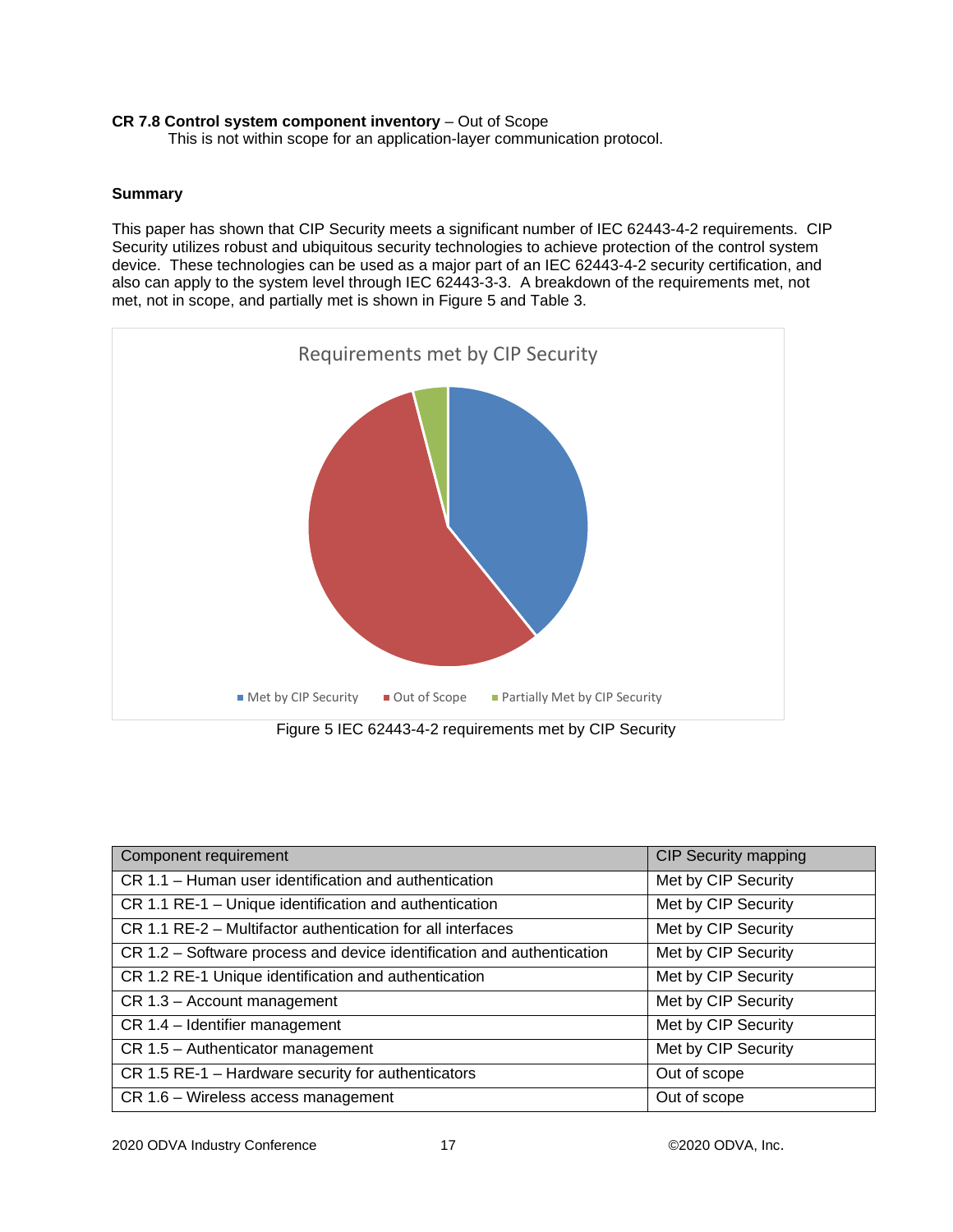| CR 1.7 - Strength of password-based authentication                  | Met by CIP Security           |
|---------------------------------------------------------------------|-------------------------------|
| CR 1.7 RE-1 - Lifetime restrictions for human users                 | Met by CIP Security           |
| CR 1.7 RE-2 - Password lifetime restriction for all users           | Met by CIP Security           |
| CR 1.8 - Public key infrastructure certificates                     | Met by CIP Security           |
| CR 1.9 - Strength of public key-based authentication                | Met by CIP Security           |
| CR 1.9 RE-1 - Hardware security for public key-based authenticators | Out of scope                  |
| CR 1.10 - Authenticator feedback                                    | Out of scope                  |
| CR 1.11 - Unsuccessful login attempts                               | Met by CIP Security           |
| CR 1.12 - System use notification                                   | Out of scope                  |
| CR 1.13 - Access via untrusted networks                             | Out of scope                  |
| CR 1.14 - Strength of symmetric key-based authentication            | Met by CIP Security           |
| CR 2.1 - Authorization enforcement                                  | Met by CIP Security           |
| CR 2.1 RE-1 - Authorization enforcement for all users               | Met by CIP Security           |
| CR 2.1 RE-2 - Permission mapping to roles                           | Met by CIP Security           |
| CR 2.1 RE-3 Supervisor override                                     | Met by CIP Security           |
| CR 2.1 RE-4 Dual approval                                           | Out of scope                  |
| CR 2.2 - Wireless use control                                       | Out of scope                  |
| CR 2.3 - Use control for portable and mobile devices                | Out of scope                  |
| CR 2.4 - Mobile code                                                | Met by CIP Security           |
| CR 2.5 - Session lock                                               | Out of scope                  |
| CR 2.6 - Remote session termination                                 | Met by CIP Security           |
| CR 2.7 - Concurrent session control                                 | Met by CIP Security           |
| CR 2.8 - Auditable events                                           | Out of scope                  |
| CR 2.9 - Audit storage capacity                                     | Out of scope                  |
| CR 2.10 - Response to audit processing failures                     | Out of scope                  |
| CR 2.11 - Timestamps                                                | Out of scope                  |
| CR 2.12 - Non-repudiation                                           | Out of scope                  |
| CR 2.13 - Use of physical diagnostic and test interfaces            | Out of scope                  |
| CR 3.1 - Communication integrity                                    | Met by CIP Security           |
| CR 3.1 RE-1 - Communication authentication                          | Met by CIP Security           |
| CR 3.2 - Protection from malicious code                             | Out of scope                  |
| CR 3.3 - Security functionality verification                        | Out of scope                  |
| CR 3.4 - Software and information integrity                         | Out of scope                  |
| CR 3.4 RE-1 - Authenticity of software and information              | Out of scope                  |
| CR 3.4 RE-2 - Automated notification of integrity violations        | Out of scope                  |
| CR 3.5 - Input validation                                           | Out of scope                  |
| CR 3.6 - Deterministic output                                       | Out of scope                  |
| CR 3.7 - Error handling                                             | Partially Met by CIP Security |
| CR 3.8 - Session integrity                                          | Met by CIP Security           |
| CR 3.9 - Protection of audit information                            | Out of scope                  |
| CR 3.10 - Support for updates                                       | Out of scope                  |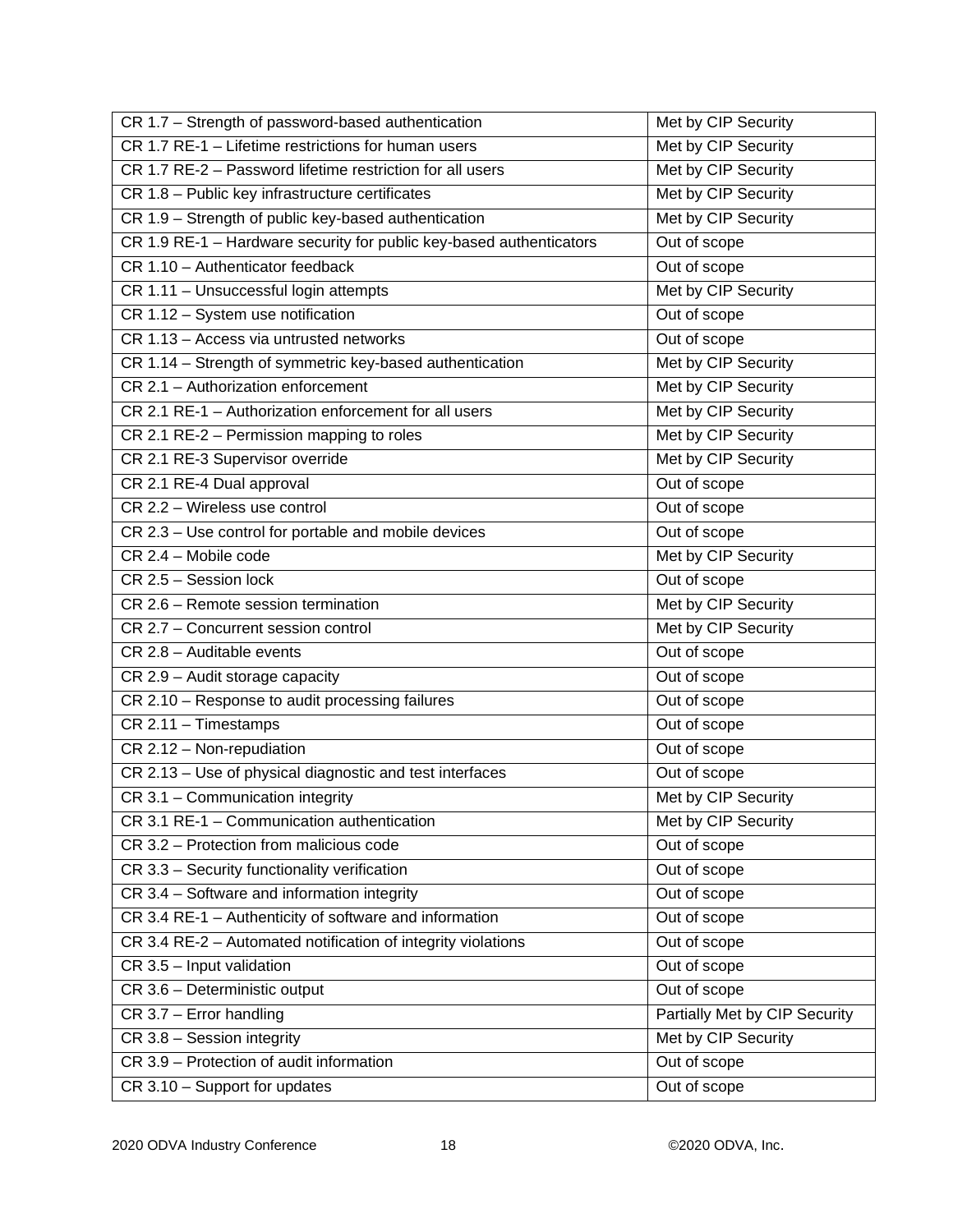| CR 3.11 - Physical tamper resistance and detection                   | Out of scope                         |
|----------------------------------------------------------------------|--------------------------------------|
| CR 3.12 - Provisioning product supplier roots of trust               | <b>Partially Met by CIP Security</b> |
| CR 3.13 - Provisioning asset owner roots of trust                    | Met by CIP Security                  |
| CR 3.14 - Integrity of the boot process                              | Out of scope                         |
| CR 4.1 - Information confidentiality                                 | Partially Met by CIP Security        |
| CR 4.2 - Information persistence                                     | Out of scope                         |
| CR 4.3 - Use of cryptography                                         | Met by CIP Security                  |
| CR 5.1 - Network segmentation                                        | Out of scope                         |
| CR 5.2 - Zone boundary protection                                    | Out of scope                         |
| CR 5.3 - General-purpose person-to-person communication restrictions | Out of scope                         |
| $CR 5.4 - Application partitioning$                                  | Out of scope                         |
| CR 6.1 - Audit log accessibility                                     | Out of scope                         |
| CR 6.2 - Continuous monitoring                                       | Out of scope                         |
| CR 7.1 - Denial of service protection                                | Out of scope                         |
| CR 7.1 RE-1 - Manage communication load from component               | Out of scope                         |
| CR 7.2 - Resource management                                         | Out of scope                         |
| CR 7.3 - Control system backup                                       | Out of scope                         |
| CR 7.3 RE-1 - Backup integrity verification                          | Out of scope                         |
| CR 7.4 - Control system recovery and reconstitution                  | Out of scope                         |
| CR 7.5 - Emergency Power                                             | Out of scope                         |
| CR 7.6 - Network and security configuration settings                 | Met by CIP Security                  |
| CR 7.7 - Least functionality                                         | Met by CIP Security                  |
| CR 7.8 - Control system component inventory                          | Out of scope                         |

Table 3 IEC 62443-4-2 requirements met by CIP Security

# <span id="page-18-0"></span>**Future Work**

One major area of requirements that are currently out of scope for CIP Security are around secure event reporting and management. This is something that has been discussed before in the SIG, and there have been preliminary discussions about standardizing Syslog capabilities for CIP Security endpoints. Bringing this standardization would increase IEC 62443-4-2 coverage by CIP Security significantly, therefore this is a natural area of work for the SIG to pursue.

The only SL-4 requirement for a communication protocol was CR 2.2 RE-4 Dual Approval. Given that this is at SL-4, it was determined that this requirement is not necessary for a majority of the products implementing CIP Security. However, this requirement does represent a future area of work if one or more vendor wishes to produce an SL-4 product.

# **References**

[1] RFC7030, Enrolment over Secure Transport, October 2013, IETF [\(https://tools.ietf.org/html/rfc7030\)](https://tools.ietf.org/html/rfc7030) [2] CIP Security Pull Model from the Implementation Standpoint, 2018, Visoky & Wiberg [\(https://www.odva.org/Portals/0/Library/Conference/Paper%204\\_2018-ODVA-](https://www.odva.org/Portals/0/Library/Conference/Paper%204_2018-ODVA-Conference_Visoky%20Wiberg_Pull%20Model_FINAL.pdf)[Conference\\_Visoky%20Wiberg\\_Pull%20Model\\_FINAL.pdf\)](https://www.odva.org/Portals/0/Library/Conference/Paper%204_2018-ODVA-Conference_Visoky%20Wiberg_Pull%20Model_FINAL.pdf)

[3] ODVA, Inc. The CIP Networks Library, Volume 8: CIP Security™, PUB00299

[4] TLS, RFC5246, Transport Layer Security (TLS) Protocol Version 1.2, Aug 2008 [\(https://tools.ietf.org/html/rfc5246\)](https://tools.ietf.org/html/rfc5246)

[5] DTLS, RFC6347, Datagram Transport Layer Security Version 1.2 [\(https://tools.ietf.org/html/rfc6347\)](https://tools.ietf.org/html/rfc6347) [6] Open ID Connect, OpenID Authentication 2.0 – Final [\(https://openid.net/connect/\)](https://openid.net/connect/)